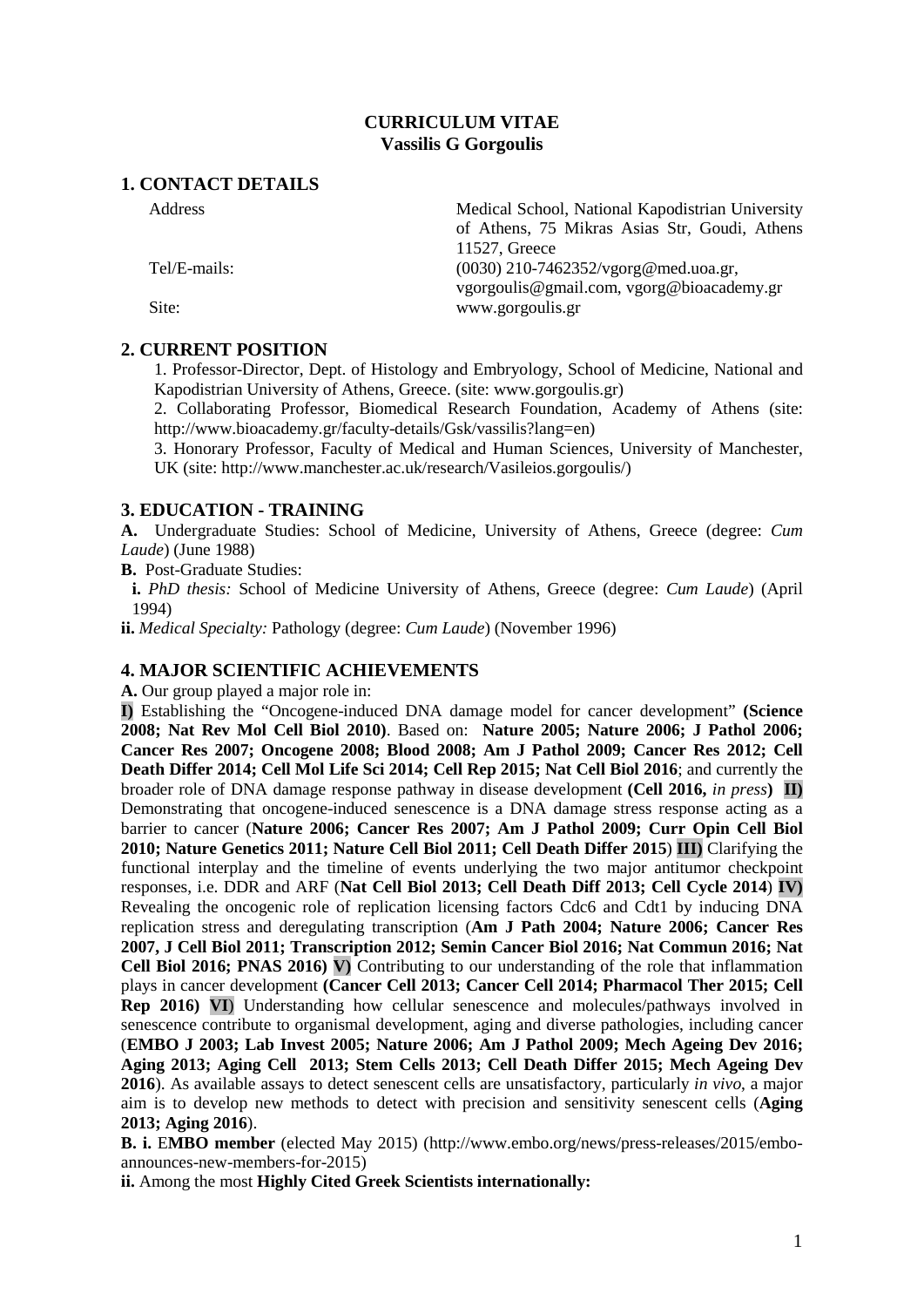<https://sites.google.com/site/highlycited/highly-cited-greek-scientists>

# **5. PUBLICATIONS – CITATIONS - COMMUNICATIONS**

221 publications in international peer reviewed journals (http://www.ncbi.nlm.nih.gov/pubmed/?term= Gorgoulis) (**1st** author in **26** publications; **last** author in **68** publications; **co-supervisor**

(penultimate) author in **38** publications; **corresponding** author in **106** publications)

- **10** publications (Am J Pathol 2004, Nature 2005, Nature 2006, a.o.) are featured as "All time article recommendations" on the F1000 Faculty Prime site.

- **>12500** citations
- **7** chapters in international text-books
- **>150** communications at conferences, seminars, symposia, etc.

h index: **50**

#### **6. REVIEWER**

- In 54 international peer reviewed journals (Nature, Nat Rev Cancer, Nat Comm, EMBO J, J Cell Biol, J Clin Invest, Curr Opin Cell Biol, Trends Genetics, Current Biology, Ann Human Genet, Cell Death Diff, Cancer Res, Current Biology, Cell Reports, Sem Cancer Biol, Oncogene, Cell Death Dis, J Pathol, Clin Cancer Res, FEBS Lett, J Cell Mol Med, Plos One, Carcinogenesis, Cancer Lett, J Mol Med, Mut Res, Mech Aging Dev, Lung Cancer, BMC Mol Biol, Biochimie, Cell Oncol, Mol Can Ther, Exp Cell Res, BMC Cancer, J Clin Immun, BMC Gastroenetrolgy, Histology-Histopathology, Cytokine, Can Invest, J Biomolecular Techniques, Scandinavian Journal of Rheumatology, Anti-Cancer Drugs, Oral Oncology, European Journal of Oral Sciences, IUBMB Life, Otolaryngology-Head and Neck Surgery, Molecular Biology Reports, The International Journal of Biochemistry & Cell Biology, Cellular&Molecular Biology Letters, Arch Biochem Biophys, Cancer Chemotherapy and Pharmacology, Molecular Oncology, Biotechnic and Histochemistry, Recent patents on DNA & Gene sequences)

- For grant awards

- **a.** *International*: **1)** European Research Council (ERC); **2)** Cancer Research UK; **3)** Leukemia Research, UK; **4)** Israel Science Foundation; **5)** Deutsches Krebsforschungszentrum (DKFZ), Germany; **6)** Netherlands, NWO, Innovational Research Incentives Scheme Veni 2013 ALW; **7)** Agence Nationale De La Recherche (French National Research Agency), France; **8)** French National Cancer Institute (INCa); **9)** Dutch Cancer Society, Holland; **10)** Ministry of Science and Technology, Israel; **11)** "Tumour escape" from canceropole CLARA (Cancéropôle Lyon Auvergne Rhône-Alpes); **12)** The Neye Foundation, Denmark; **13)** Austrian Science Fund; **14)** Portuguese Science and Technology Foundation; **15)** Academy of Sciences of the Czech Republic; **16)** Czech Science Foundation; **17)** HRB eGrant Ver2.0, Health Research Awards 2011
- **b.** *Domestic*: **1)** Greek Ministry of Education; **2)** General Secretariat for Research and Technology (GSRT); **3)** Karatheodori, University of Patras, Greece

## **7. TEACHING AND SUPERVISING RESPONSABILITIES**

- **a.** *Undergraduate teaching:* School of Medicine: Histology Cell Biology, Embryology and Cancer Biology; Dentistry School: Histology – Cell Biology, Embryology
- **b.** *Postgraduate Supervising:* i) Supervisor or member of the supervising committee for >20 PhD students over the last 5 years; ii) Supervisor of >10 students for MSc or MPhil diploma thesis over the last 5 years
- **c.** Post Doctoral Supervising: Supervisor of 10 PostDocs over the last 5 years

## **8. COLLABORATIONS**

**a.** Dept of Molecular Biology, University of Geneva, Geneva, Switzerland. **Prof. TD Halazonetis**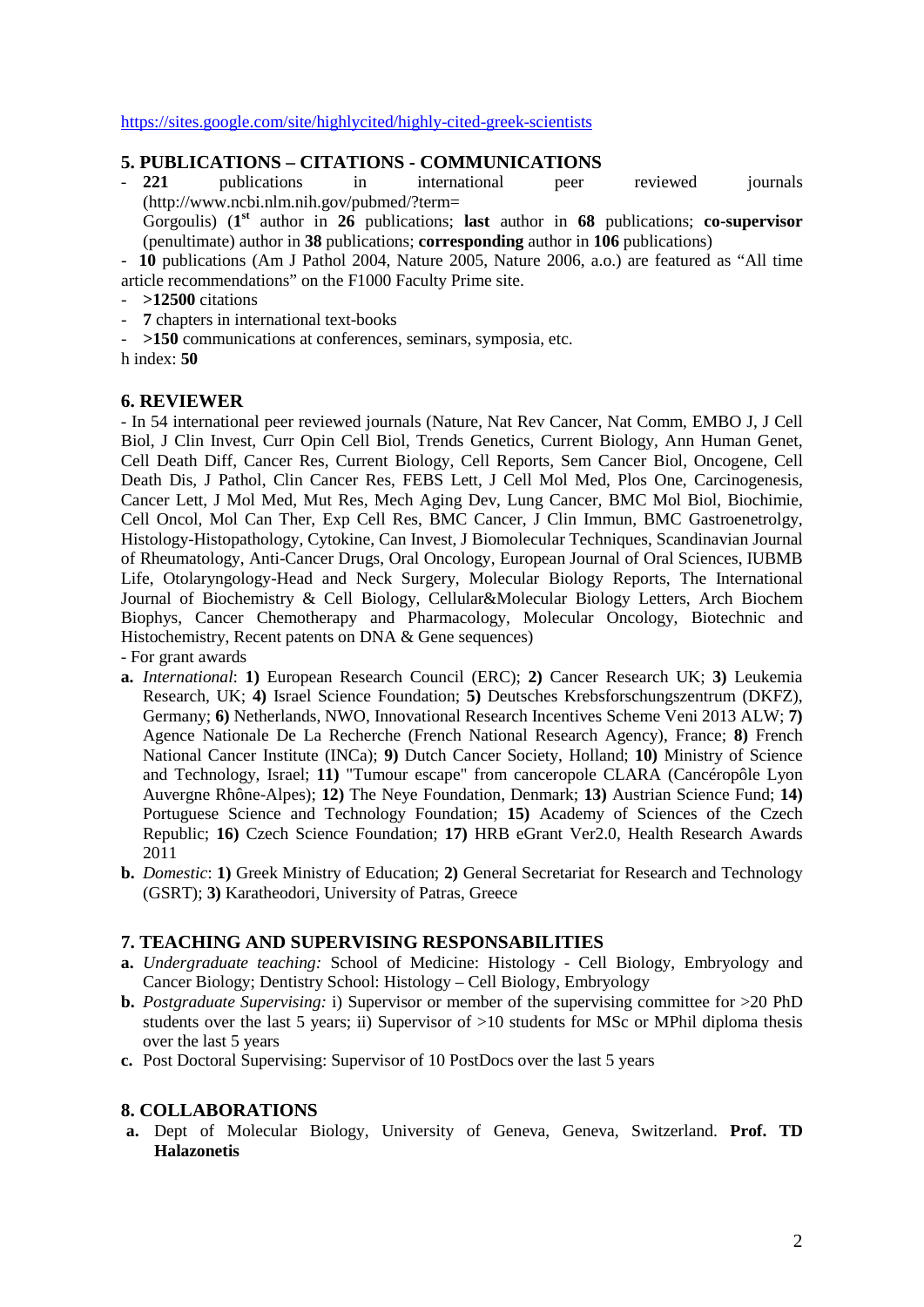- **b.** Institute of Cancer Biology and Centre for Genotoxic Stress Research, Danish Cancer Society, Copenhagen, Denmark. **Prof J Bartek**
- **c.** Dept of Molecular Cell Biology, The Weizmann Institute of Science. Rehovot, Israel. **Profs M Oren and V Rotter**
- **d.** Dept of Human Molecular Genetics and Biochemistry, Sackler Medical School, Tel Aviv University, Tel Aviv, Israel. **Prof. Y Shiloh**
- **e.** Telomeres and cellular senescence program, c/o IFOM-IEO, Milan, Italy. Head of Lab & Group: **Dr F d'Adda di Fagagna**
- **f.** Lab of Human Carcinogenesis, NCI-CCR, National Institutes of Health, Bethesda, Maryland. **Prof. C. Harris**
- **g.** Biotech Research and Innovation Centre (BRIC), University of Copenhagen, Copenhagen, Denmark. **Prof. C.S. Sørensen**
- **h.** Tumor Suppression Group, Molecular Oncology Programme, Spanish National Cancer Research Centre (CNIO), Madrid, Spain. **Prof. M Serrano**
- **i.** School of Life Sciences, University of Dundee, UK. **Prof. JJ Blow**
- **j.** Dept of Molecular Medicine and Biotechnology, Medical School of Rijeka, Rijeka, Croatia. **Prof. S Volarevic**
- **k.** Signalling and Cell Cycle Laboratory, Oncology Research Programmes, Institute for Research in Biomedicine (IRB), Barcelona, Spain. **Prof. A Nebreda**
- **l.** Science for Life Laboratory, Division of Translational Medicine and Chemical Biology, Department of Medical Biochemistry and Biophysics, Karolinska Institutet, Stockholm, Sweden. **Prof. T Helleday**
- **m.** IMBA, Institute of Molecular Biotechnology of the Austrian Academy of Sciences; Vienna, Austria. **Prof. J M Penninger**

(*for detailed collaborations see: http://www.gorgoulis.gr/research-activity/collaborations*)

## **9. MEMBERSHIP IN SCIENTIFIC ASSOCIATIONS**

## 1. **EMBO member**

- 2. European Society of Patholgy
- 3. Hellenic Society of Pathology
- 4. International Union Against Cancer (UICC)
- 5. Hellenic Association for Molecular Cancer Research
- 6. Hellenic Society for Biochemistry and Molecular Biology.

## **10. GRANTS AWARDED**

- Domestic: 18 grants with approx. total budget >1.500.000 euros
- European Community: 5 grants with approx. total budget >5.500.000 euros
- Private funding bodies: 8 donations with approx. total budget >150.000 euros

## **11. CLINICAL SERVICES**

Pathology and molecular diagnostic services:

- Pathology services for various biopsy materials
- Molecular diagnostics services:
	- i) detection of pathogens: HPV, EBV, HSV, Mycobacterium, etc
	- ii) K-Ras, B-Raf mutation detection

- European regional scheme organizer of the European Society of Pathology in the annually K-Ras European Quality Assurance Program, related to the anti-EGFR therapy (URL: http://kras.eqascheme.org/).

- Acreditated with excellence by the European Society of Pathology for K-Ras mutation detection

## **12. FELLOWSHIPS and PRIZES AWARDED**

**- 34 fellowships and prizes** (eg UICC, Greek Academy of Sciences, University of Athens, Hellenic Pathology Society, Papanicolaou Cytopathology Research Award a.o.)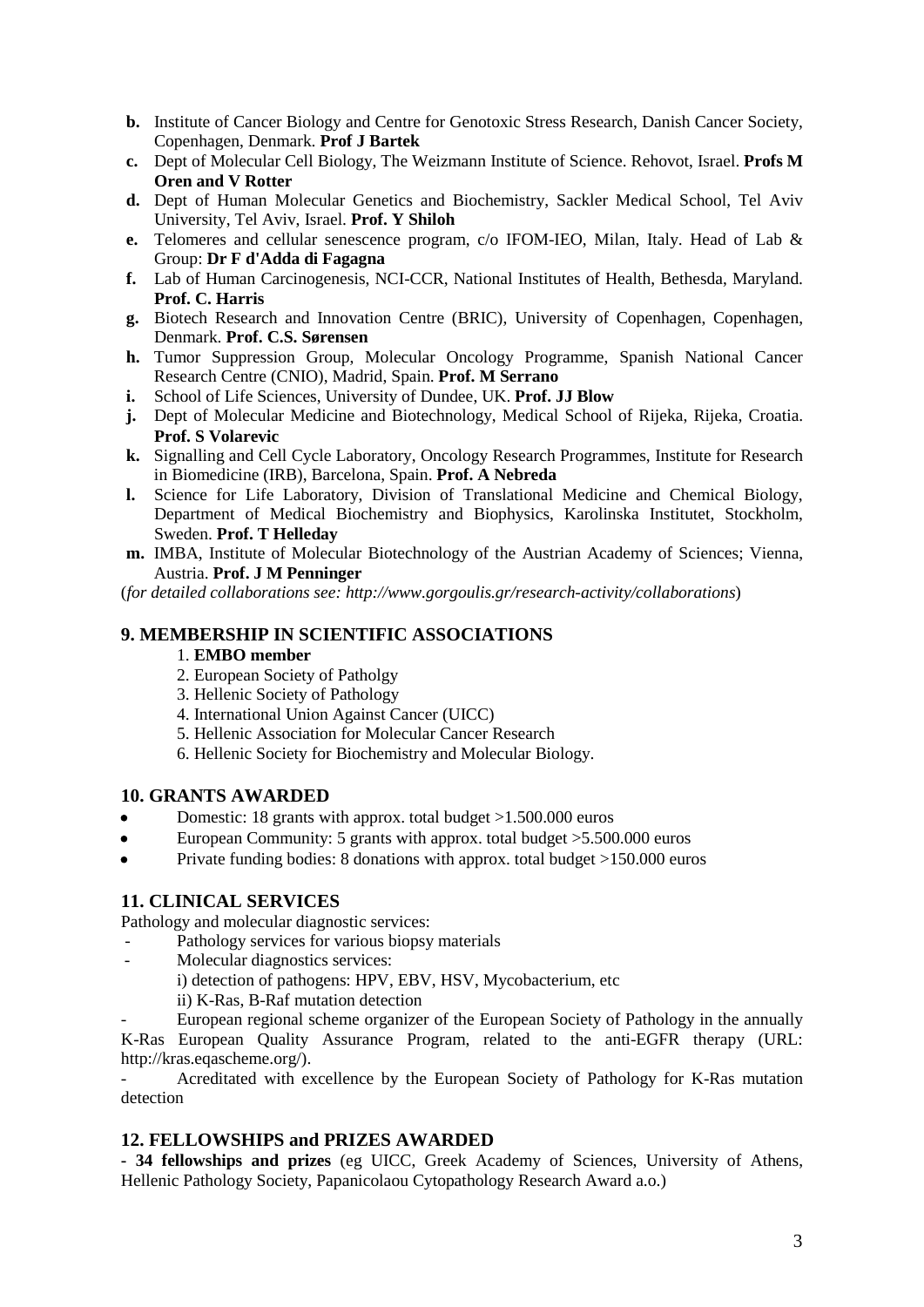- **-** May 2015, elected **EMBO member** [\(http://www.embo.org/news/press-releases/2015/embo](http://www.embo.org/news/press-releases/2015/embo-announces-new-members-for-2015)[announces-new-members-for-2015\)](http://www.embo.org/news/press-releases/2015/embo-announces-new-members-for-2015)
- **-** Among the most Highly Cited Greek Scientists internationally: <https://sites.google.com/site/highlycited/highly-cited-greek-scientists>

## **13. ORGANIZER OF INTERNATIONAL CONFERENCES/ MEETINGS/ WORKSHOPS** (key organizer)

- a. 2nd Genomic Instability Workshop, GENICA FP7 Health Programme, Athens, May 2009
- b. 1<sup>st</sup> International Conference on Molecular Cancer Research, Royal Olympic Hotel, Athens, November 2009
- c. EMBO Workshop, Chromosome Structure, Damage & Repair, September, Cape Sounio Hotel, 2011
- d. International workshop on: "Ageing and Cancer cell biology: Convergent and divergent molecular mechanisms", Athens July, 2013
- e. International workshop on: "Oncogenic Pathways and Antitumor Responses", Athens April, 2014
- **14. INTERNATIONAL INVITATIONS (**at workshops, seminars, conferences)
- a. **Invited lecture** at the 34th Annual Meeting of the European Society for Radiation Biology (ESRB) and the Annual Scientific Meeting of the Association for Radiation Research (ARR), Leicester, UK, September 2005
- b. **EMBO Workshop** "Molecular mechanisms of cell cycle control in normal and malignant cells", Spetses island, Greece, October 2007
- c. **Invited seminar** at IFOM-IEO, Milan, October 2008
- d. **Invited seminar** at Gray Institute for Radiation Oncology & Biology 2010 Seminar Series, Oxford University, November 2010
- e. **EMBO Workshop** "Chromosome Structure, Damage & Repair", Cape Sounio, Greece, September 2011
- f. **Invited lecture** at the TransMedRi project, University of Rijeka Faculty of Medicine, Rijeka, Croatia, May 2013
- g. **Chairman and speaker at the Cold Spring Harbor Laboratory meeting Special Session** "Eukaryotic DNA Replication & Genome Maintenance", Cold Spring Harbor Laboratory, USA, September 2013
- h. **Invited seminar** at University of Geneva, December 13<sup>th</sup>, 2013
- i. **International workshop** on "Ageing and cancer cell biology: Convergent and divergent molecular mechanisms", Athens, July 2013
- j. **EMBO Conference** "The DNA damage response in cell physiology and disease", Cape Sounio, Greece, October 2013
- k. **Invited seminar** at BRIC, Copenhagen BioCenter, March 27<sup>th</sup>, 2014
- l. 23rd Biennial Congress of the **European Association for Cancer Research (EACR)** "From Basic Research to Personalised Cancer Treatment", Munich, Germany, July 2014
- m. **Invited seminar** at Tel Aviv University, May  $18<sup>th</sup>$ , 2015
- n. **Invited seminar** at Hebrew University, Givat Ram, Jerusalem, May 20<sup>th</sup>, 2015
- o. **Invited seminar** at Hebrew University, Ein Kerem, Jerusalem, May 21<sup>st</sup>, 2015
- p. **Invited seminar** at Weizmann Institute, May 25<sup>th</sup>, 2015
- q. **Invited seminar** at Uppsala University, Nov  $4<sup>th</sup>$ , 2015
- r. **Invited seminar** at Karolinska Institutet, Stockholm, Nov 5th, 2015

## **15. PATENTS**

**-** October 2003: WIPO Publication No: WO/2005/035787 MOLECULAR DETECTION OF MYCOBACTERIUM AVIUM SUBSP. PARATUBERCULOSIS, IPC: C12Q 1/68: Patent diploma was awarded for the "Molecular method for the typing of Mycobacterium avium subsp. Paratuberculosis" by the Organization of Industrial Property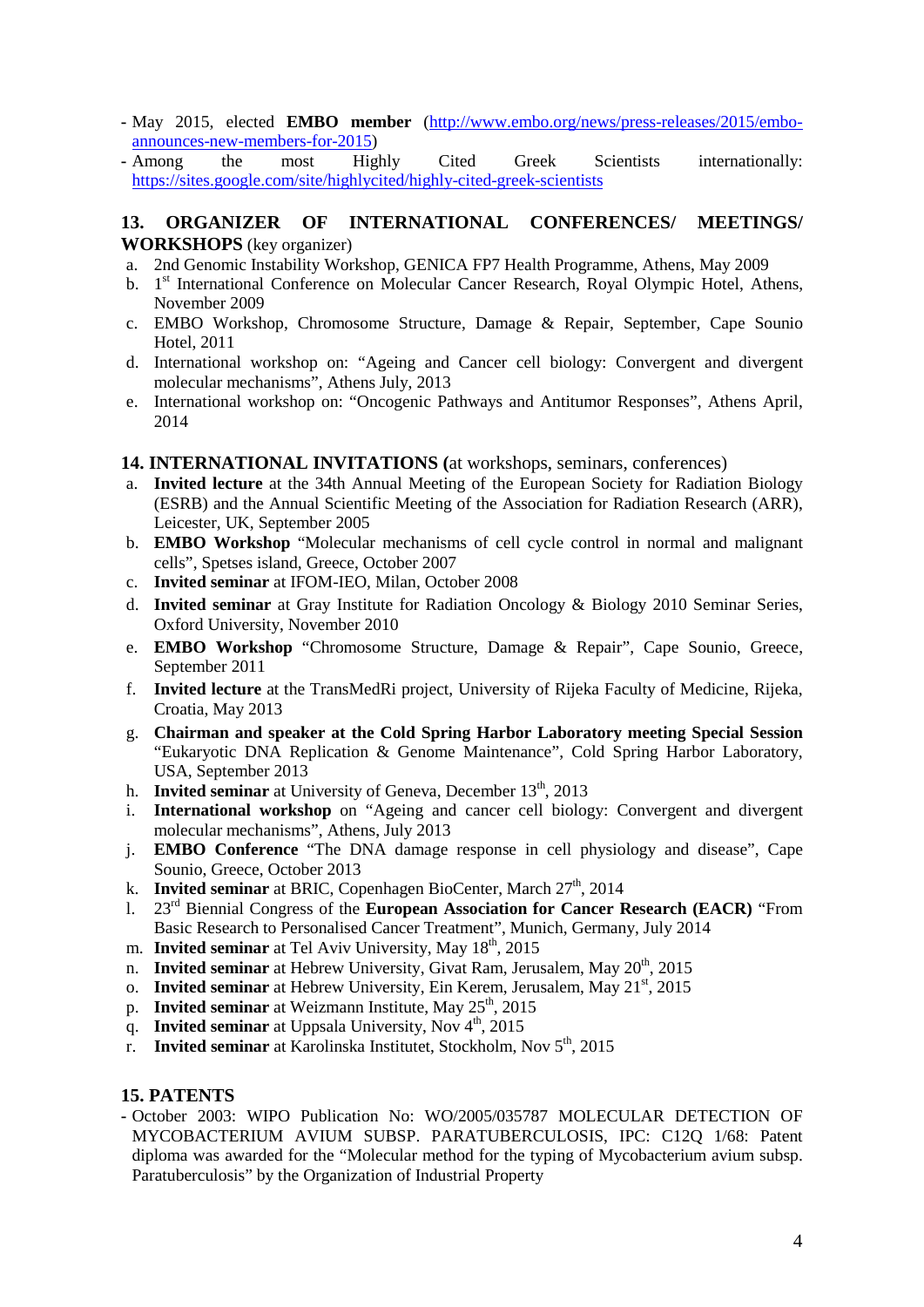**-** Patents pending: UK Patent Application Numbers 1611206.2 and 1611208.8, regarding SBB analogues chemical synthesis, method(s) and application(s) for senescence detection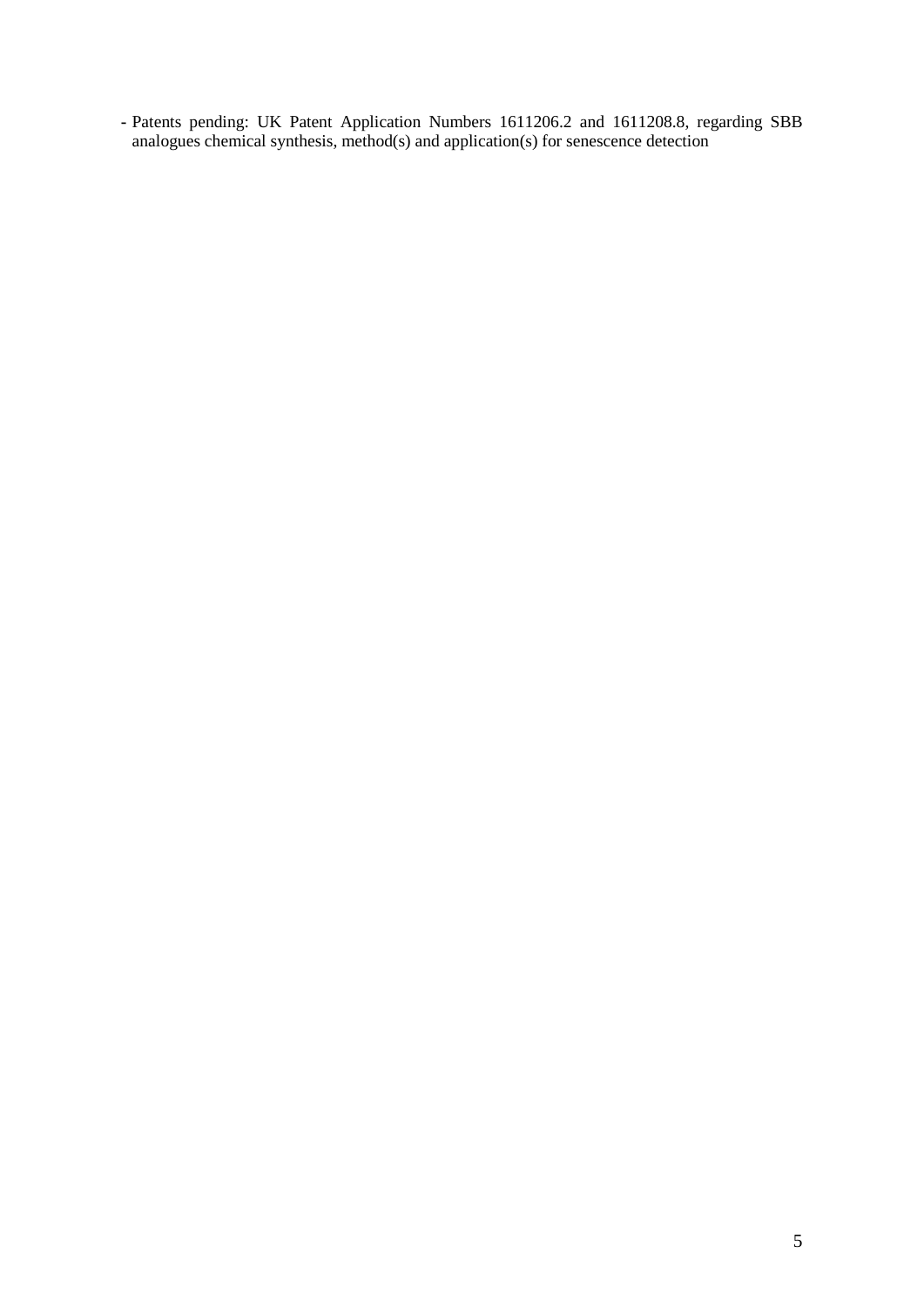#### **16. PUBLICATIONS**

[\(http://www.ncbi.nlm.nih.gov/pubmed/?term=Gorgoulis\)](http://www.ncbi.nlm.nih.gov/pubmed/?term=Gorgoulis)

- 1. Galanos P, Pappas G, **Gorgoulis VG**. p21WAF1/Cip1 PCNA: Fatal attraction. **Cell Cycle**. 2016 Aug 11:1-2.
- 2. Del Mare S, Husanie H, Iancu O, Abu-Odeh M, Evangelou K, Lovat F, Volinia S, Gordon J, Amir G, Stein JL, Stein GS, Croce CM, **Gorgoulis VG**, Lian JB, Aqeilan RI. p53 and WWOX dysregulation synergize to drive the development of osteosarcoma. **Cancer Res**. 2016 Aug 22. pii: canres.0621.2016.
- 3. Moreno A, Carrington JT, Albergante L, Al Mamun M, Haagensen EJ, Komseli ES, **Gorgoulis VG**, Newman TJ, Blow JJ. Unreplicated DNA remaining from unperturbed S phases passes through mitosis for resolution in daughter cells. **Proc Natl Acad Sci U S A**. 2016 Aug 11. pii: 201603252.

*Featured as "All time article recommendations" on the F1000 Faculty Prime site*

- 4. Souliotis VL, Vougas K, **Gorgoulis VG**, Sfikakis PP. Defective DNA repair and chromatin organization in patients with quiescent systemic lupus erythematosus. **Arthritis Res Ther**. 2016 Aug 4;18(1):182.
- 5. Liakou E, Mavrogonatou E, Pratsinis H, Rizou S, Evangelou K, Panagiotou PN, Karamanos NK**, Gorgoulis VG**, Kletsas D. Ionizing radiation-mediated premature senescence and paracrine interactions with cancer cells enhance the expression of syndecan 1 in human breast stromal fibroblasts: the role of TGF-β. **Aging** (Albany NY). 2016 Aug;8(8):1650-69.
- 6. Galanos P, Vougas K, Walter D, Polyzos A, Maya-Mendoza A, Haagensen EJ, Kokkalis A, Roumelioti FM, Gagos S, Tzetis M, Canovas B, Igea A, Ahuja AK, Zellweger R, Havaki S, Kanavakis E, Kletsas D, Roninson IB, Garbis SD, Lopes M, Nebreda A, Thanos D, Blow JJ, Townsend P, Sørensen CS, Bartek J, **Gorgoulis VG**. Chronic p53-independent p21 expression causes genomic instability by deregulating replication licensing. **Nat Cell Biol**. 2016 Jul;18(7):777-89.

*Highlighted on journal cover page and in: p21 shapes cancer evolution. [Nat Cell Biol. 2016] Tumour suppressors: The dark side of p21. [Nat Rev Cancer. 2016] Cancer biology: The dark side of p21. [Nat Rev Mol Cell Biol. 2016]*

- 7. Georgakilas AG, **Gorgoulis VG**. Systemic dna damage: Mechanisms, effects and mitigation strategies. **Semin Cancer Biol**. 2016 Jun;37-38:1-2.
- 8. Logotheti S, Khoury N, Vlahopoulos SA, Skourti E, Papaevangeliou D, Liloglou T, **Gorgoulis V**, Budunova I, Kyriakopoulos AM, Zoumpourlis V. N-bromotaurine surrogates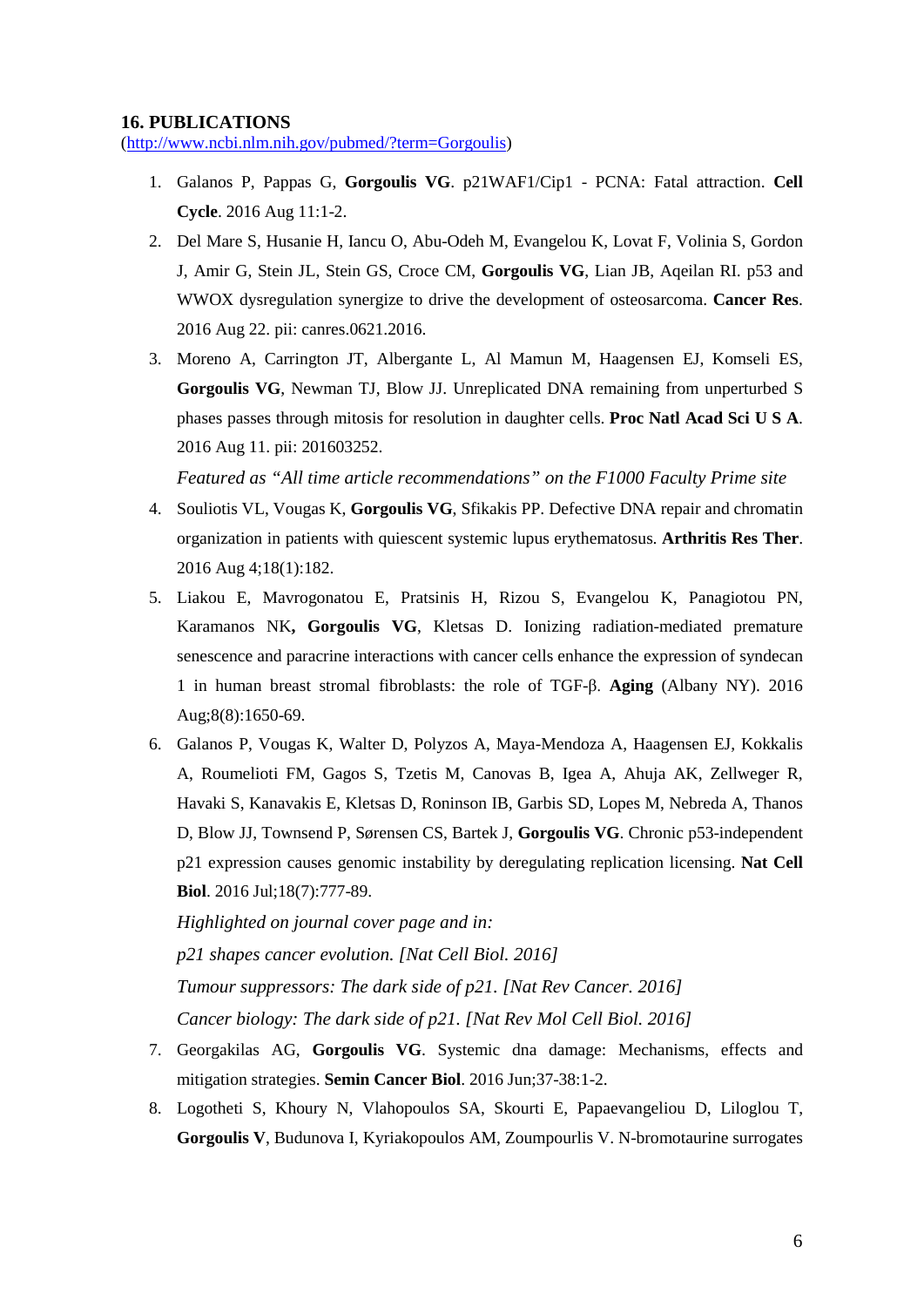for loss of antiproliferative response and enhances cisplatin efficacy in cancer cells with impaired glucocorticoid receptor. **Transl Res**. 2016 Jul;173:58-73.e2

- 9. Georgakopoulou E, Evangelou K, Havaki S, Townsend P, Kanavaros P, **Gorgoulis VG**. Apoptosis or senescence? Which exit route do epithelial cells and fibroblasts preferentially follow? **Mech Ageing Dev**. 2016 Jun;156:17-24.
- 10. Del Bel Belluz L, Guidi R, Pateras IS, Levi L, Mihaljevic B, Rouf SF, Wrande M, Candela M, Turroni S, Nastasi C, Consolandi C, Peano C, Tebaldi T, Viero G, **Gorgoulis VG**, Krejsgaard T, Rhen M, Frisan T. The Typhoid Toxin Promotes Host Survival and the Establishment of a Persistent Asymptomatic Infection. **PLoS Pathog**. 2016 Apr 7;12(4):e1005528.

*Highlighted in: Typhoid toxin aids survival in mice. [Science News. 2016]*

- 11. Tarcic O, Pateras IS, Cooks T, Shema E, Kanterman J, Ashkenazi H, Boocholez H, Hubert A, Rotkopf R, Baniyash M, Pikarsky E, **Gorgoulis VG**, Oren M. RNF20 Links Histone H2B Ubiquitylation with Inflammation and Inflammation-Associated Cancer. **Cell Rep**. 2016 Feb 16;14(6):1462-76.
- 12. Walter D, Hoffmann S, Komseli ES, Rappsilber J, **Gorgoulis V**, Sørensen CS. SCF(Cyclin F)-dependent degradation of CDC6 suppresses DNA re-replication. **Nat Commun**. 2016 Jan 28;7:10530.
- 13. Petrakis TG, Komseli ES, Papaioannou M, Vougas K, Polyzos A, Myrianthopoulos V, Mikros E, Trougakos IP, Thanos D, Branzei D, Townsend P, **Gorgoulis VG**. Exploring and exploiting the systemic effects of deregulated replication licensing. **Semin Cancer Biol**. 2015 Dec 17. pii: S1044-579X(15)30003-1.
- 14. Skourti E, Logotheti S, Kontos CK, Pavlopoulou A, Dimoragka PT, Trougakos IP, **Gorgoulis V**, Scorilas A, Michalopoulos I, Zoumpourlis V. Progression of mouse skin carcinogenesis is associated with the orchestrated deregulation of miR-200 family members, miR-205 and their common targets. **Mol Carcinog**. 2015 Aug 27. [Epub ahead of print]
- 15. Golomb L, Sagiv A, Pateras IS, Maly A, Krizhanovsky V, **Gorgoulis VG**, Oren M, Ben-Yehuda A. Age-associated inflammation connects RAS-induced senescence to stem cell dysfunction and epidermal malignancy. **Cell Death Differ**. 2015 Nov;22(11):1764-74.
- 16. Bahri R, Pateras IS, D'Orlando O, Goyeneche-Patino DA, Campbell M, Polansky JK, Sandig H, Papaioannou M, Evangelou K, Foukas PG**, Gorgoulis VG**, Bulfone-Paus S. IL-15 suppresses colitis-associated colon carcinogenesis by inducing antitumor immunity. **Oncoimmunology**. 2015 Jan 22;4(9):e1002721.
- 17. Michalinos A, Goutas N, Spiliopoulou C, Nikiteas N, Skandalakis P, **Gorgoulis V**, Troupis T. A study concerning morphometry of abdominal aorta branches and abdominal viscera: relations and correlations. Folia Morphol (Warsz). 2015 Sep 14.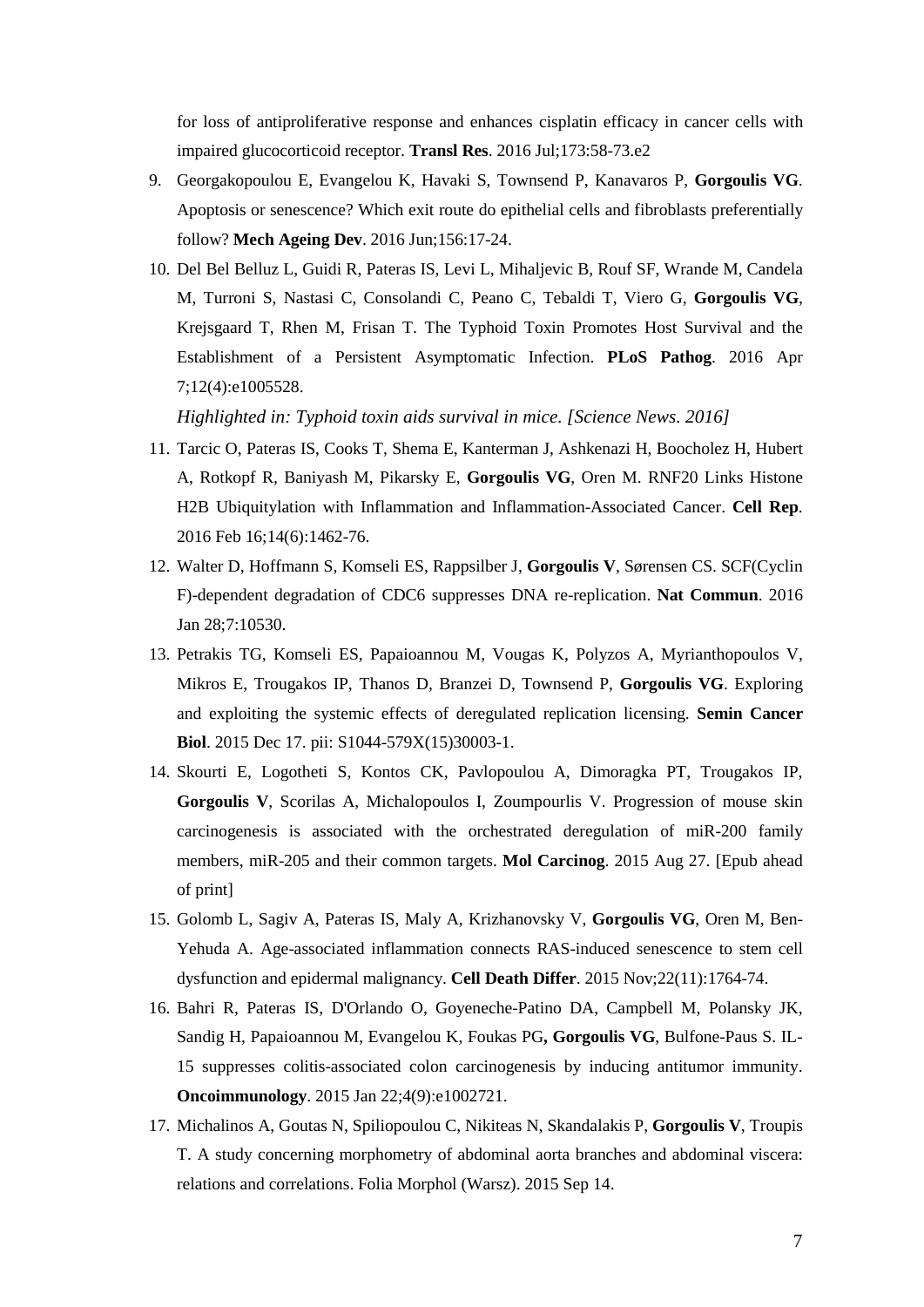- 18. Kotsinas A, Sigala F, Garbis SD, Galyfos G, Filis K, Vougas K, Papalampros A, Johnson EE, Chronopoulos E, Georgakilas AG, **Gorgoulis VG**. MicroRNAs Determining Inflammation as Novel Biomarkers and Potential Therapeutic Targets. **Curr Med Chem**. 2015;22(22):2666-79.
- 19. Pateras IS, Havaki S, Nikitopoulou X, Vougas K, Townsend PA, Panayiotidis MI, Georgakilas AG, **Gorgoulis VG**. The DNA damage response and immune signaling alliance: Is it good or bad? Nature decides when and where. **Pharmacol Ther**. 2015 Oct;154:36-56.
- 20. Zeidan B, Jackson TR, Larkin SE, Cutress RI, Coulton GR, Ashton-Key M, Murray N, Packham G, **Gorgoulis V**, Garbis SD, Townsend PA. Annexin A3 is a mammary marker and a potential neoplastic breast cell therapeutic target. **Oncotarget**. 2015 Aug 28;6(25):21421-7.
- 21. Gupta J, Igea A, Papaioannou M, Lopez-Casas PP, Llonch E, Hidalgo M, **Gorgoulis VG**, Nebreda AR. Pharmacological inhibition of p38 MAPK reduces tumor growth in patientderived xenografts from colon tumors. **Oncotarget**. 2015 Apr 20;6(11):8539-51.
- 22. Kalousi A, Hoffbeck AS, Selemenakis PN, Pinder J, Savage KI, Khanna KK, Brino L, Dellaire G, **Gorgoulis VG**, Soutoglou E. The nuclear oncogene SET controls DNA repair by KAP1 and HP1 retention to chromatin. **Cell Rep**. 2015 Apr 7;11(1):149-63.
- 23. Armakolas A, Kaparelou M, Dimakakos A, Papageorgiou E, Armakolas N, Antonopoulos A, Petraki C, Lekarakou M, Lelovas P, Stathaki M, Donta I, Galanos PS, Msaouel P, **Gorgoulis VG**, Koutsilieris M. Oncogenic role of the Ec peptide of the IGF-1Ec isoform in prostate. **Mol Med**. 2015 Jan 6;21:167-79.
- 24. Georgakilas AG, Tsantoulis P, Kotsinas A, Michalopoulos I, Townsend P, **Gorgoulis VG**. Are common fragile sites merely structural domains or highly organized "functional" units susceptible to oncogenic stress? **Cell Mol Life Sci**. 2014 Dec;71(23):4519-44.
- 25. Atsaves V, Lekakis L, Drakos E, Leventaki V, Ghaderi M, Baltatzis GE, Chioureas D, Jones D, Feretzaki M, Liakou C, Panayiotidis P, **Gorgoulis V**, Patsouris E, Medeiros LJ, Claret FX, Rassidakis GZ. The oncogenic JUNB/CD30 axis contributes to cell cycle deregulation in ALK+ anaplastic large cell lymphoma. **Br J Haematol.** 2014 Nov;167(4):514-23.
- 26. Kotsinas A, Papanagnou P, Evangelou K, Trigas GC, Kostourou V, Townsend P, **Gorgoulis VG**. ARF: a versatile DNA damage response ally at the crossroads of development and tumorigenesis. **Front Genet**. 2014 Jul 22;5:236. doi: 10.3389/fgene.2014.00236.
- 27. Gupta J, Del Barco Barrantes I, Igea A, Sakellariou S, Pateras IS, **Gorgoulis VG**, Nebreda AR. Dual Function of p38α MAPK in Colon Cancer: Suppression of Colitis-Associated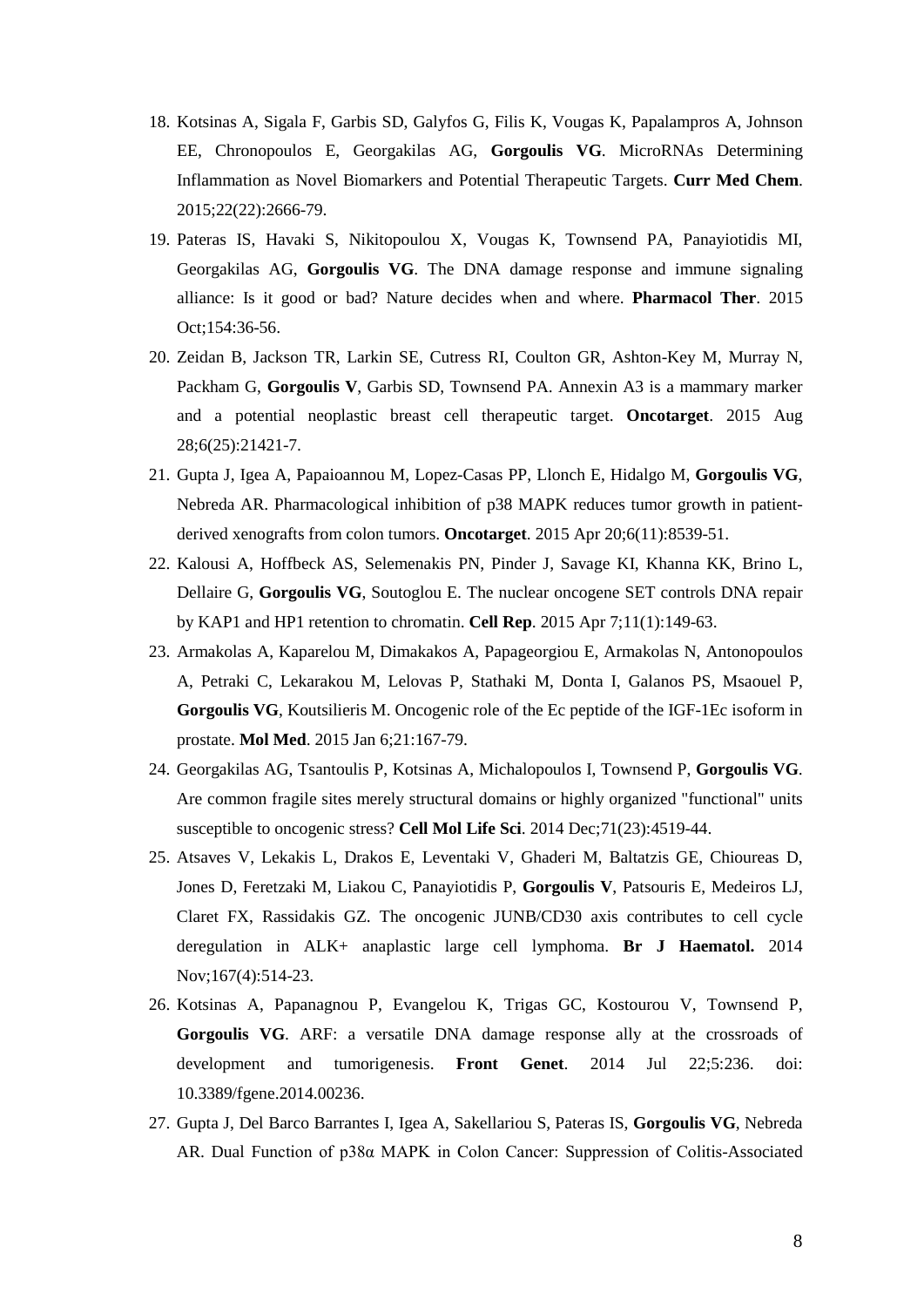Tumor Initiation but Requirement for Cancer Cell Survival. **Cancer Cell**. 2014 Apr 14;25(4):484-500.

- 28. Kotsinas A, Papanagnou P, Galanos P, Schramek D, Townsend P, Penninger JM, Bartek J, **Gorgoulis VG**. MKK7 and ARF: New players in the DNA damage response scenery. **Cell Cycle**. 2014 Apr 15;13(8):1227-36.
- 29. Ogrunc M, Di Micco R, Liontos M, Bombardelli L, Mione M, Fumagalli M, **Gorgoulis VG**, d'Adda di Fagagna F. Oncogene-induced reactive oxygen species fuel hyperproliferation and DNA damage response activation. **Cell Death Differ**. 2014 Jun;21(6):998-1012.
- 30. Havaki S, Kotsinas A, Chronopoulos E, Kletsas D, Georgakilas A, **Gorgoulis VG**. The role of oxidative DNA damage in radiation induced bystander effect. **Cancer Lett**. 2015 Jan 1;356(1):43-51.
- 31. Ragin C, Obikoya-Malomo M, Kim S, Chen Z, Flores-Obando R, Gibbs D, Koriyama C, Aguayo F, Koshiol J, Caporaso NE, Carpagnano GE, Ciotti M, Dosaka-Akita H, Fukayama M, Goto A, Spandidos DA, **Gorgoulis V**, Heideman DA, van Boerdonk RA, Hiroshima K, Iwakawa R, Kastrinakis NG, Kinoshita I, Akiba S, Landi MT, Eugene Liu H, Wang JL, Mehra R, Khuri FR, Lim WT, Owonikoko TK, Ramalingam S, Sarchianaki E, Syrjanen K, Tsao MS, Sykes J, Hee SW, Yokota J, Zaravinos A, Taioli E. HPV-associated lung cancers: an international pooled analysis. **Carcinogenesis**. 2014 Jun;35(6):1267-75.
- 32. Kefala M, Papageorgiou SG, Kontos CK, Economopoulou P, Tsanas A, Pappa V, Panayiotides IG, **Gorgoulis VG**, Patsouris E, Foukas PG. Increased expression of phosphorylated NBS1, a key molecule of the DNA damage response machinery, is an adverse prognostic factor in patients with de novo myelodysplastic syndromes. **Leuk Res**. 2013 Nov;37(11):1576-82.
- 33. Paschalaki KE, Starke RD, Hu Y, Mercado N, Margariti A, **Gorgoulis VG**, Randi AM, Barnes PJ. Dysfunction of endothelial progenitor cells from smokers and chronic obstructive pulmonary disease patients due to increased DNA damage and senescence. **Stem Cells**. 2013 Dec;31(12):2813-26.
- 34. Velimezi G, Liontos M, Vougas K, Roumeliotis T, Bartkova J, Sideridou M, Dereli-Oz A, Kocylowski M, Pateras IS, Evangelou K, Kotsinas A, Orsolic I, Bursac S, Cokaric-Brdovcak M, Zoumpourlis V, Kletsas D, Papafotiou G, Klinakis A, Volarevic S, Gu W, Bartek J, Halazonetis TD, **Gorgoulis VG**. Functional interplay between the DNA-damageresponse kinase ATM and ARF tumour suppressor protein in human cancer. **Nat Cell Biol**. 2013 Aug;15(8):967-77.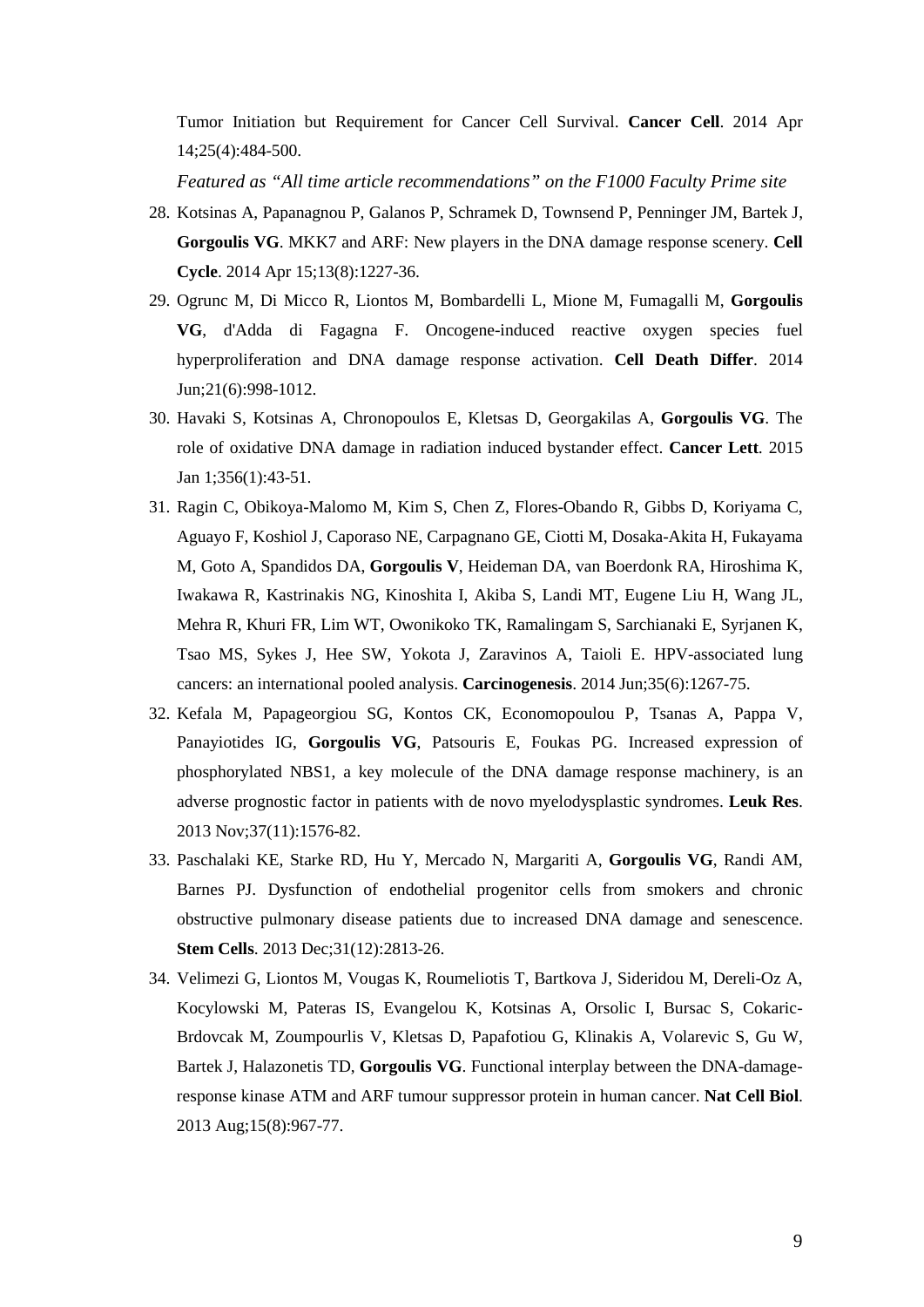*Highlighted in: In the race for protection, ARF comes second. [Cell Death Differ. 2013]*

35. Evangelou K, Bartkova J, Kotsinas A, Pateras IS, Liontos M, Velimezi G, Kosar M, Liloglou T, Trougakos IP, Dyrskjot L, Andersen CL, Papaioannou M, Drosos Y, Papafotiou G, Hodny Z, Sosa-Pineda B, Wu XR, Klinakis A, Orntoft T, Lukas J, Bartek J, **Gorgoulis VG**. The DNA damage checkpoint precedes activation of ARF in response to escalating oncogenic stress during tumorigenesis. **Cell Death Differ**. 2013 Jul 12. doi: 10.1038/cdd.2013.76.

*Highlighted in:* 

*In the race for protection, ARF comes second. [Cell Death Differ. 2013] Featured as "All time article recommendations" on the F1000 Faculty Prime site*

- 36. Tsakiri EN, Sykiotis GP, Papassideri IS, **Gorgoulis VG**, Bohmann D, Trougakos IP. Differential regulation of proteasome functionality in reproductive vs. somatic tissues of Drosophila during aging or oxidative stress. **FASEB J** 2013 Jun; 27(6):2407-20.
- 37. Cooks T, Pateras IS, Tarcic O, Solomon H, Schetter AJ, Wilder S, Lozano G, Pikarsky E, Forshew T, Rosenfeld N, Harpaz N, Itzkowitz S, Harris CC, Rotter V, **Gorgoulis VG**, Oren M. Mutant p53 prolongs NF-κB activation and promotes chronic inflammation and inflammation-associated colorectal cancer. **Cancer Cell**. 2013 May 13;23(5):634-46. *Featured as "All time article recommendations" on the F1000 Faculty Prime site*
- 38. Gkirtzimanaki K, Gkouskou KK, Oleksiewicz U, Nikolaidis G, Vyrla D, Liontos M, Pelekanou V, Kanellis DC, Evangelou K, Stathopoulos EN, Field JK, Tsichlis PN, **Gorgoulis V**, Liloglou T, Eliopoulos AG. TPL2 kinase is a suppressor of lung carcinogenesis. **Proc Natl Acad Sci U S A**. 2013 Apr 16;110(16):E1470-9.
- 39. Trougakos IP, Sesti F, Tsakiri E, **Gorgoulis VG**. Non-enzymatic post-translational protein modifications and proteostasis network deregulation in carcinogenesis. **J Proteomics**. 2013 Oct 30;92:274-98.
- 40. Tsakiri EN, Sykiotis GP, Papassideri IS, Terpos E, Dimopoulos MA, **Gorgoulis VG**, Bohmann D, Trougakos IP. Proteasome dysfunction in Drosophila signals to an Nrf2 dependent regulatory circuit aiming to restore proteostasis and prevent premature aging. **Aging Cell**. 2013 Oct;12(5):802-13.
- 41. Georgakopoulou EA, Tsimaratou K, Evangelou K, Fernandez Marcos PJ, Zoumpourlis V, Trougakos IP, Kletsas D, Bartek J, Serrano M, **Gorgoulis VG**. Specific lipofuscin staining as a novel biomarker to detect replicative and stress-induced senescence. A method applicable in cryo-preserved and archival tissues. **Aging** (Albany NY). 2013 Jan;5(1):37- 50.

*Highlighted on journal cover page*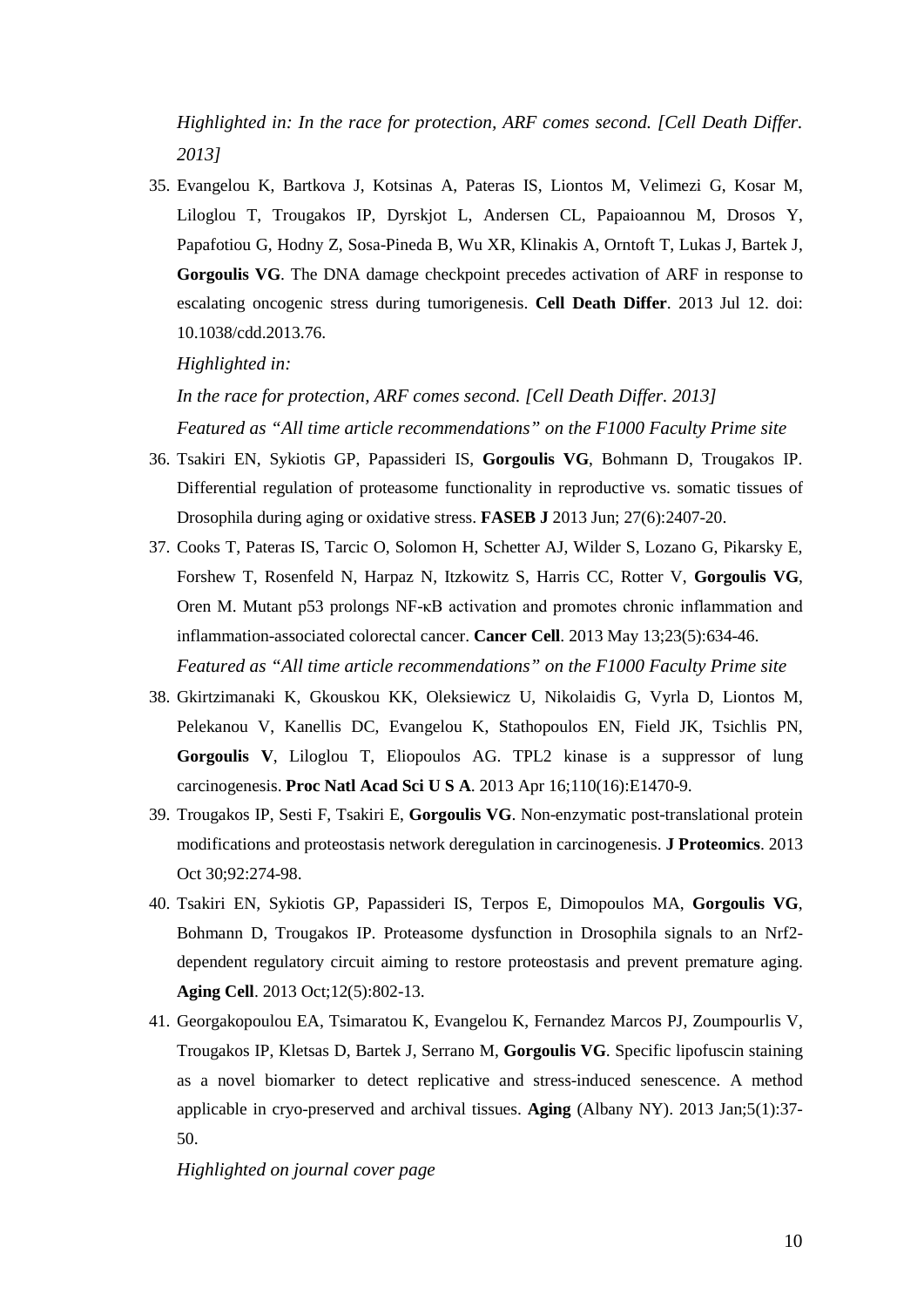- 42. Kritikos O, Tsagarakis M, Tsoutsos D, Kittas C, **Gorgoulis V**, Papalois A, Giannopoulos A, Kakiopoulos G, Papadopoulos O. The efficacy of recombinant human activated protein C (rhAPC) vs antithrombin III (at III) vs heparin, in the healing process of partial-thickness burns: a comparative study. **Ann Burns Fire Disasters**. 2012 Jun 30;25(2):66-73.
- 43. Nikolaev SI, Sotiriou SK, Pateras IS, Santoni F, Sougioultzis S, Edgren H, Almusa H, Robyr D, Guipponi M, Saarela J, **Gorgoulis VG**, Antonarakis SE, Halazonetis TD. A single-nucleotide substitution mutator phenotype revealed by exome sequencing of human colon adenomas. **Cancer Res**. 2012 Dec 1;72(23):6279-89.
- 44. Logotheti S, Papaevangeliou D, Michalopoulos I, Sideridou M, Tsimaratou K, Christodoulou I, Pyrillou K, **Gorgoulis V**, Vlahopoulos S, Zoumpourlis V. Progression of mouse skin carcinogenesis is associated with increased ERα levels and is repressed by a dominant negative form of ERα. **PLoS One**. 2012;7(8):e41957.
- 45. Salagianni M, Galani IE, Lundberg AM, Davos CH, Varela A, Gavriil A, Lyytikäinen LP, Lehtimäki T, Sigala F, Folkersen L, **Gorgoulis V**, Lenglet S, Montecucco F, Mach F, Hedin U, Hansson GK, Monaco C, Andreakos E. Toll-like receptor 7 protects from atherosclerosis by constraining "inflammatory" macrophage activation. **Circulation** 2012 Aug 21;126(8):952-62.
- 46. Petrakis TG, Vougas K, **Gorgoulis VG**. Cdc6: a multi-functional molecular switch with critical role in carcinogenesis. **Transcription**. 2012 May-Jun;3(3):124-9.
- 47. Sfikas A, Batsi C, Tselikou E, Vartholomatos G, Monokrousos N, Pappas P, Christoforidis S, Tzavaras T, Kanavaros P, **Gorgoulis VG**, Marcu KB, Kolettas E. The canonical NF-κB pathway differentially protects normal and human tumor cells from ROS-induced DNA damage. **Cell Signal**. 2012 Nov;24(11):2007-23.
- 48. Xanthoulis A, Kotsinas A, Tiniakos D, Fiska A, Tentes AA, Kyroudi A, Kittas C, **Gorgoulis V**. The relationship between E2F family members and tumor growth in colorectal adenocarcinomas: A comparative immunohistochemical study of 100 cases. **Appl Immunohistochem Mol Morphol**. 2014 Jul;22(6):471-7.
- 49. Nowsheen S, Aziz K, Tran PT, **Gorgoulis VG**, Yang ES, Georgakilas AG. Epigenetic inactivation of DNA repair in breast cancer. **Cancer Lett**. 2012 May 23.
- 50. Thanopoulou E, Kotzamanis G, Pateras IS, Ziras N, Papalambros A, Mariolis-Sapsakos T, Sigala F, Johnson E, Kotsinas A, Scorilas A, **Gorgoulis VG**. The single nucleotide polymorphism g.1548A >G (K469E) of the ICAM-1 gene is associated with worse prognosis in non-small cell lung cancer. **Tumour Biol**. 2012 Oct;33(5):1429-36.
- 51. Giotakis E, Gomatos IP, Alevizos L, Manolopoulos L, Kataki A, Kandiloros D, **Gorgoulis VG**, Tsimaratou K, Konstantoulakis MM, Yiotakis I. Apoptotic and proliferative status in HPV (+) and HPV (-) inverted papilloma patients. Correlation with local recurrence and clinicopathological variables. **Pathol Res Pract**. 2012 Jun 15;208(6):338-43.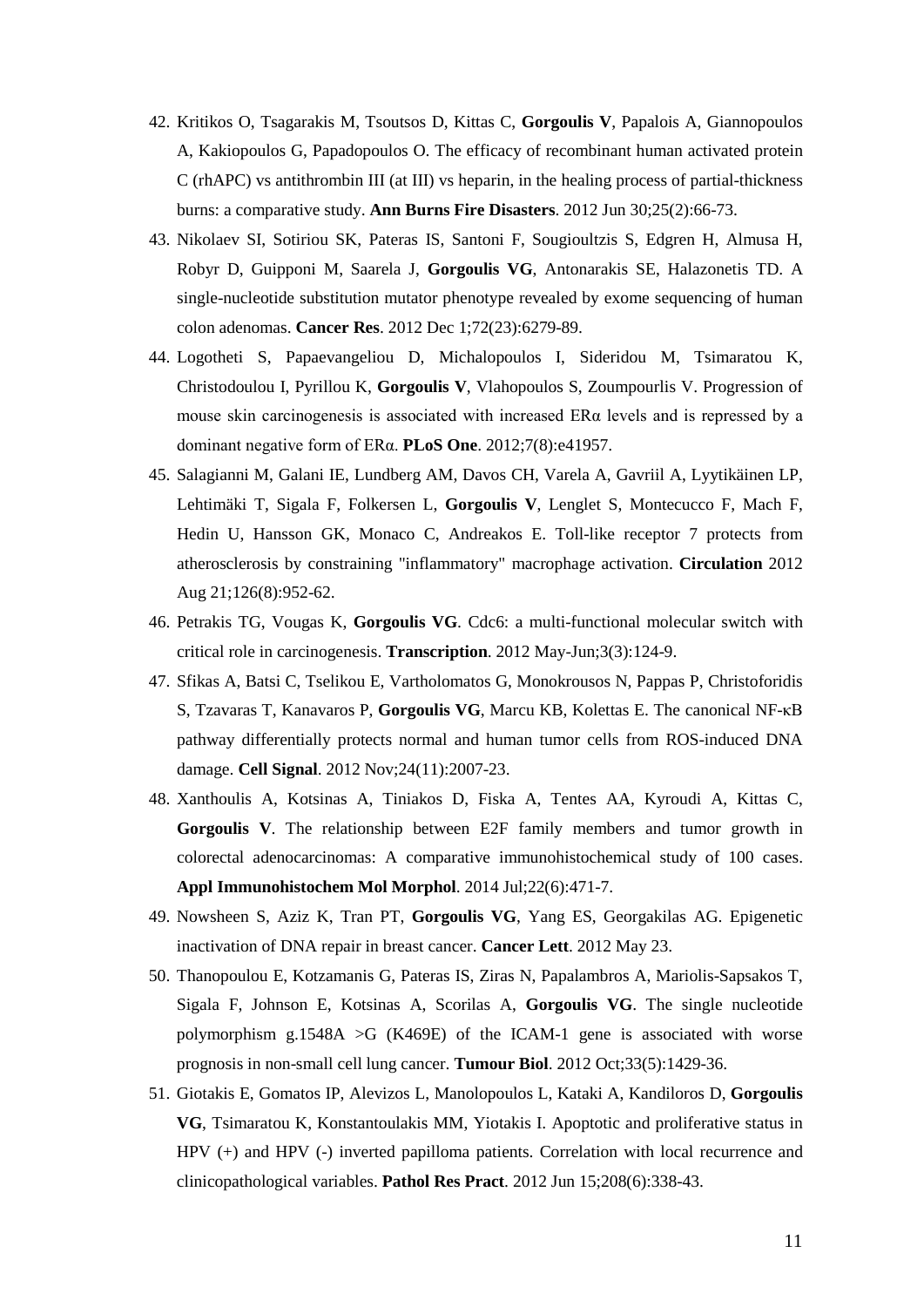- 52. Pateras IS, Evangelou K, Tsimaratou K, Liontos M, Sakellariou S, Barlogiannis T, Karakitsos P, Papalois A, Kotsinas A, **Gorgoulis VG**. Detection of herplex simplex virus-1 and -2 in cardiac myxomas. **J Biomed Biotechnol**. 2012;2012:823949.
- 53. Dijkstra JR, Opdam FJ, Boonyaratanakornkit J, Schönbrunner ER, Shahbazian M, Edsjö A, Hoefler G, Jung A, Kotsinas A, **Gorgoulis VG**, López-Ríos F, de Stricker K, Rouleau E, Biesmans B, van Krieken JH. Implementation of formalin-fixed, paraffin-embedded cell line pellets as high-quality process controls in quality assessment programs for KRAS mutation analysis. **J Mol Diagn**. 2012 May-Jun;14(3):187-91.
- 54. Georgakopoulou EA, Troupis TG, Troupis G, **Gorgoulis VG**. Update of the cancerassociated molecular mechanisms in oral lichen planus, a disease with possible premalignant nature. **J BUON**. 2011 Oct-Dec;16(4):613-6.
- 55. Liontos M, Pateras IS, Evangelou K, **Gorgoulis VG**. The tumor suppressor gene ARF as a sensor of oxidative stress. **Curr Mol Med**. 2012 Jul 1;12(6):704-15.
- 56. Aziz K, Nowsheen S, Pantelias G, Iliakis G, **Gorgoulis VG**, Georgakilas AG. Targeting DNA damage and repair: embracing the pharmacological era for successful cancer therapy. **Pharmacol Ther.** 2012 Mar;133(3):334-50.
- 57. Kotsinas A, Aggarwal V, Tan EJ, Levy B, **Gorgoulis VG**. PIG3: a novel link between oxidative stress and DNA damage response in cancer. **Cancer Lett**. 2012 Dec 31;327(1- 2):97-102.
- 58. Sideridou M, Zakopoulou R, Evangelou K, Liontos M, Kotsinas A, Rampakakis E, Gagos S, Kahata K, Grabusic K, Gkouskou K, Trougakos IP, Kolettas E, Georgakilas AG, Volarevic S, Eliopoulos AG, Zannis-Hadjopoulos M, Moustakas A, **Gorgoulis VG**. Cdc6 expression represses E-cadherin transcription and activates adjacent replication origins. **J Cell Biol**. 2011 Dec 26;195(7):1123-40.

*Highlighted on journal cover page*

- 59. Cheung W, Kotzamanis G, Abdulrazzak H, Goussard S, Kaname T, Kotsinas A, **Gorgoulis VG**, Grillot-Courvalin C, Huxley C. Bacterial delivery of large intact genomic-DNAcontaining BACs into mammalian cells. **Bioeng Bugs**. 2012 Mar-Apr;3(2):86-92.
- 60. Troupis TG, Chatzikokolis S, Michalinos A, Sarakinos A, Kotsopoulos P, Patsea H, Kotsinas A, Evangelou K, **Gorgoulis VG**. GIST mimicking an hyperplastic polyp of descending colon. **Ann Ital Chir**. 2011 Mar-Apr;82(2):141-6.
- 61. Bamias G, Evangelou K, Vergou T, Tsimaratou K, Kaltsa G, Antoniou C, Kotsinas A, Kim S, **Gorgoulis V**, Stratigos AJ, Sfikakis PP. Upregulation and nuclear localization of TNFlike cytokine 1A (TL1A) and its receptors DR3 and DcR3 in psoriatic skin lesions. **Exp Dermatol**. 2011 Sep;20(9):725-31.
- 62. Bellon E, Ligtenberg MJ, Tejpar S, Cox K, de Hertogh G, de Stricker K, Edsjö A, **Gorgoulis V**, Höfler G, Jung A, Kotsinas A, Laurent-Puig P, López-Ríos F, Hansen TP,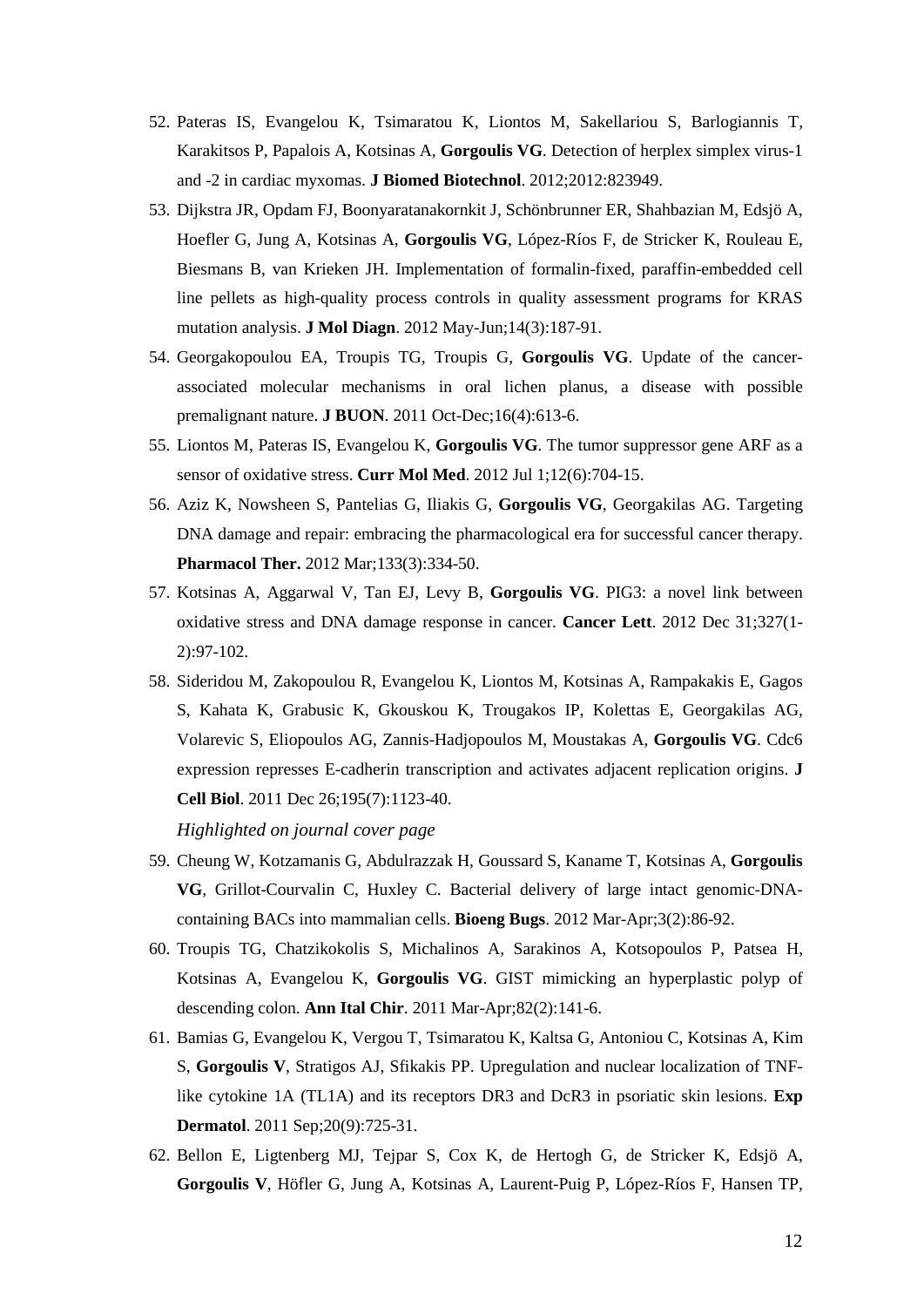Rouleau E, Vandenberghe P, van Krieken JJ, Dequeker E. External quality assessment for KRAS testing is needed: setup of a European program and report of the first joined regional quality assessment rounds. **Oncologist** 2011;16(4):467-78.

- 63. Di Micco R, Sulli G, Dobreva M, Liontos M, Botrugno OA, Gargiulo G, dal Zuffo R, Matti V, d'Ario G, Montani E, Mercurio C, Hahn WC, **Gorgoulis V**, Minucci S, d'Adda di Fagagna F. Interplay between oncogene-induced DNA damage response and heterochromatin in senescence and cancer. **Nat Cell Biol**. 2011 Mar;13(3):292-302. *Featured as "All time article recommendations" on the F1000 Faculty Prime site*
- 64. Schramek D, Kotsinas A, Meixner A, Wada T, Elling U, Pospisilik JA, Neely GG, Zwick RH, Sigl V, Forni G, Serrano M, **Gorgoulis VG**, Penninger JM. The stress kinase MKK7 couples oncogenic stress to p53 stability and tumor suppression. **Nat Genet**. 2011 Mar; 43(3): 212-9.

*Highlighted in: New insights into oncogenic stress. [Nat Genet. 2011]*

- 65. Tyritzis SI, Zachariades M, Evangelou K, **Gorgoulis VG**, Kyroudi-Voulgari A, Pavlakis K, Troupis TG, Constantinides CA. Effects of prolonged warm and cold ischemia in a solitary kidney animal model after partial nephrectomy: an ultrastructural investigation. **Ultrastruct Pathol**. 2011 Apr;35(2):60-5.
- 66. Damalas A, Velimezi G, Kalaitzakis A, Liontos M, Papavassiliou AG, **Gorgoulis V**, Angelidis C. Loss of p14(ARF) confers resistance to heat shock- and oxidative stressmediated cell death by upregulating β-catenin. **Int J Cancer** 2011 Apr 15;128(8):1989-95.
- 67. Liontos M, Velimezi G, Pateras IS, Angelopoulou R, Papavassiliou AG, Bartek J, **Gorgoulis VG**. The roles of p27(Kip1) and DNA damage signaling in the chemotherapyinduced delayed cell cycle checkpoint. **J Cell Mol Med**. 2010 Aug 16. [Epub ahead of print]
- 68. Sigala F, Kotsinas A, Savari P, Filis K, Markantonis S, Iliodromitis EK, **Gorgoulis VG**, Andreadou I. Oxidized LDL in human carotid plaques is related to symptomatic carotid disease and lesion instability. **J Vasc Surg**. 2010 Sep;52(3):704-13.
- 69. Kotsinas A, Pateras IS, Galanos PS, Karamouzis MV, Sfikakis PP, **Gorgoulis VG**. Why is p53-inducible gene 3 rarely affected in cancer? **Oncogene** 2010 Sep 16;29(37):5220.
- 70. Logotheti S, Michalopoulos I, Sideridou M, Daskalos A, Kossida S, Spandidos DA, Field JK, Vojtesek B, Liloglou T, **Gorgoulis V**, Zoumpourlis V. Sp1 binds to the external promoter of the p73 gene and induces the expression of TAp73gamma in lung cancer. **FEBS J** 2010 Jul;277(14):3014-27.
- 71. **Gorgoulis VG**, Halazonetis TD. Oncogene-induced senescence: the bright and dark side of the response. **Curr Opin Cell Biol**. 2010 Dec;22(6):816-27.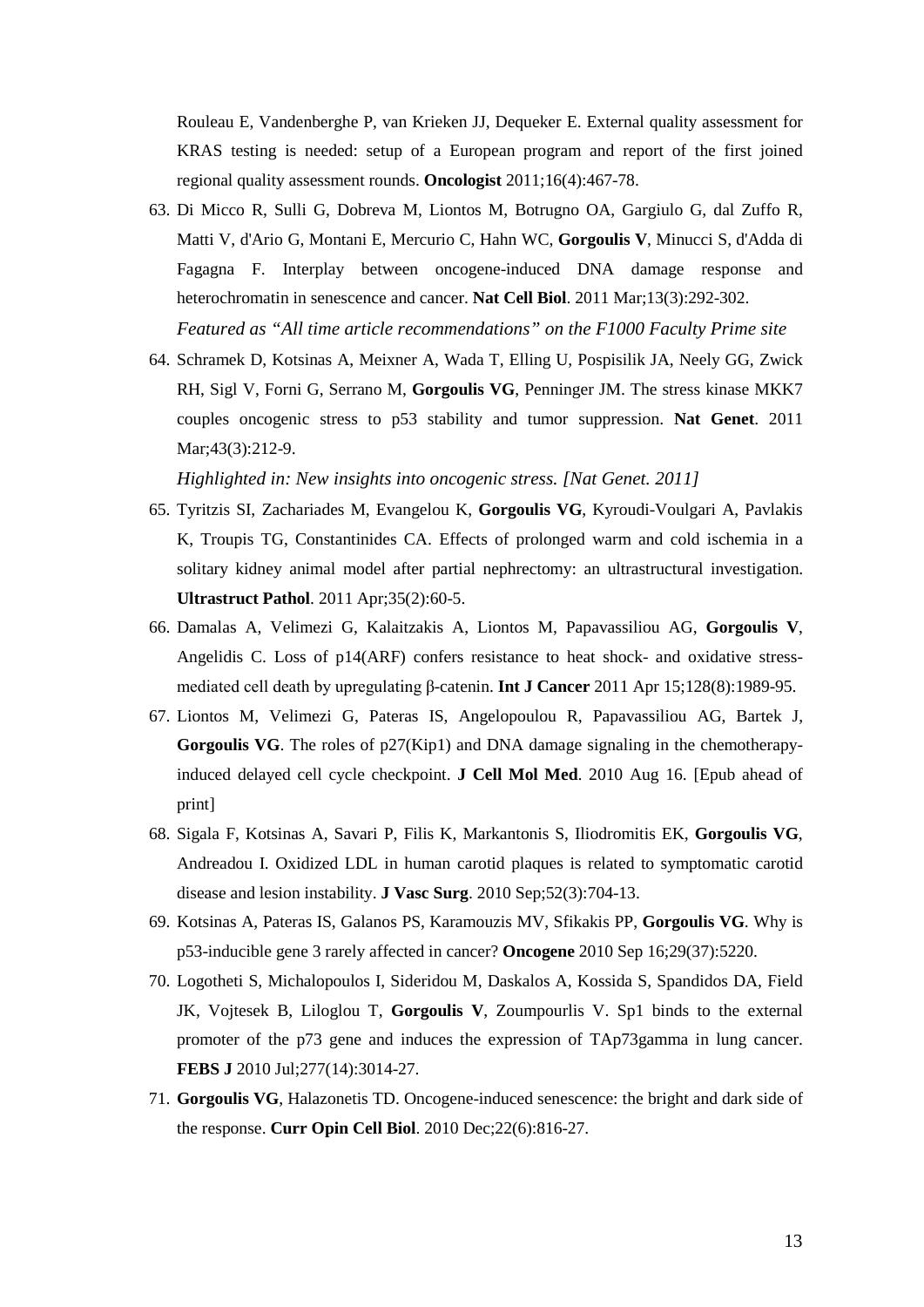- 72. Sigala F, Savvari P, Liontos M, Sigalas P, Pateras IS, Papalampros A, Basdra EK, Kolettas E, Kotsinas A, Papavassiliou AG, **Gorgoulis VG**. Increased expression of bFGF is associated with carotid atherosclerotic plaques instability engaging the NF-kappaB pathway. **J Cell Mol Med**. 2010 May 3. [Epub ahead of print]
- 73. Chrysovergis A, **Gorgoulis VG**, Giotakis I, Tsiambas E, Karameris A, Kittas C, Kyroudi A. Simultaneous over activation of EGFR, telomerase (h TERT), and cyclin D1 correlates with advanced disease in larynx squamous cell carcinoma: a tissue microarray analysis. **Med Oncol**. 2011 Sep;28(3):871-7.
- 74. Negrini S, **Gorgoulis VG**, Halazonetis TD. Genomic instability-an evolving hallmark of cancer. **Nat Rev Mol Cell Biol**. 2010 Mar;11(3):220-8.
- 75. Pateras IS, Apostolopoulou K, Niforou K, Kotsinas A, **Gorgoulis VG**. p57KIP2: "Kip"ing the cell under control. **Mol Cancer Res**. 2009 Dec;7(12):1902-19.
- 76. Papachristou DJ, Papachroni KK, Papavassiliou GA, Pirttiniemi P, **Gorgoulis VG**, Piperi C, Basdra EK. Functional alterations in mechanical loading of condylar cartilage induces changes in the bony subcondylar region. **Arch Oral Biol**. 2009 Nov;54(11):1035-45.
- 77. Liontos M, Niforou K, Velimezi G, Vougas K, Evangelou K, Apostolopoulou K, Vrtel R, Damalas A, Kontovazenitis P, Kotsinas A, Zoumpourlis V, Tsangaris GT, Kittas C, Ginsberg D, Halazonetis TD, Bartek J, **Gorgoulis VG**. Modulation of the E2F1-driven cancer cell fate by the DNA damage response machinery and potential novel E2F1 targets in osteosarcomas. **Am J Pathol**. 2009 Jul;175(1):376-91.
- 78. Batsi C, Markopoulou S, Vartholomatos G, Georgiou I, Kanavaros P, **Gorgoulis VG**, Marcu KB, Kolettas E. Chronic NF-kappaB activation delays RasV12-induced premature senescence of human fibroblasts by suppressing the DNA damage checkpoint response. **Mech Ageing Dev**. 2009 Jul;130(7):409-19.
- 79. Woodcock SA, Rooney C, Liontos M, Connolly Y, Zoumpourlis V, Whetton AD, **Gorgoulis** VG, Malliri A. SRC-induced disassembly of adherens junctions requires localized phosphorylation and degradation of the rac activator tiam1. **Mol Cell**. 2009 Mar 13;33(5):639-53.

- 80. Papadakis V, Karakasis D, Sfikakis PP, Baltadakis I, Apostolidis J, Evangelou K, **Gorgoulis VG**, Harhalakis N. Is imatinib mesylate a promising drug in scleroderma due to extensive chronic graft-versus-host disease? **Leuk Lymphoma**. 2009 Mar;50(3):471-4.
- 81. Trougakos IP, Lourda M, Antonelou MH, Kletsas D, **Gorgoulis VG**, Papassideri IS, Zou Y, Margaritis LH, Boothman DA, Gonos ES. Intracellular clusterin inhibits mitochondrial apoptosis by suppressing p53-activating stress signals and stabilizing the cytosolic Ku70- Bax protein complex. **Clin Cancer Res**. 2009 Jan 1;15(1):48-59.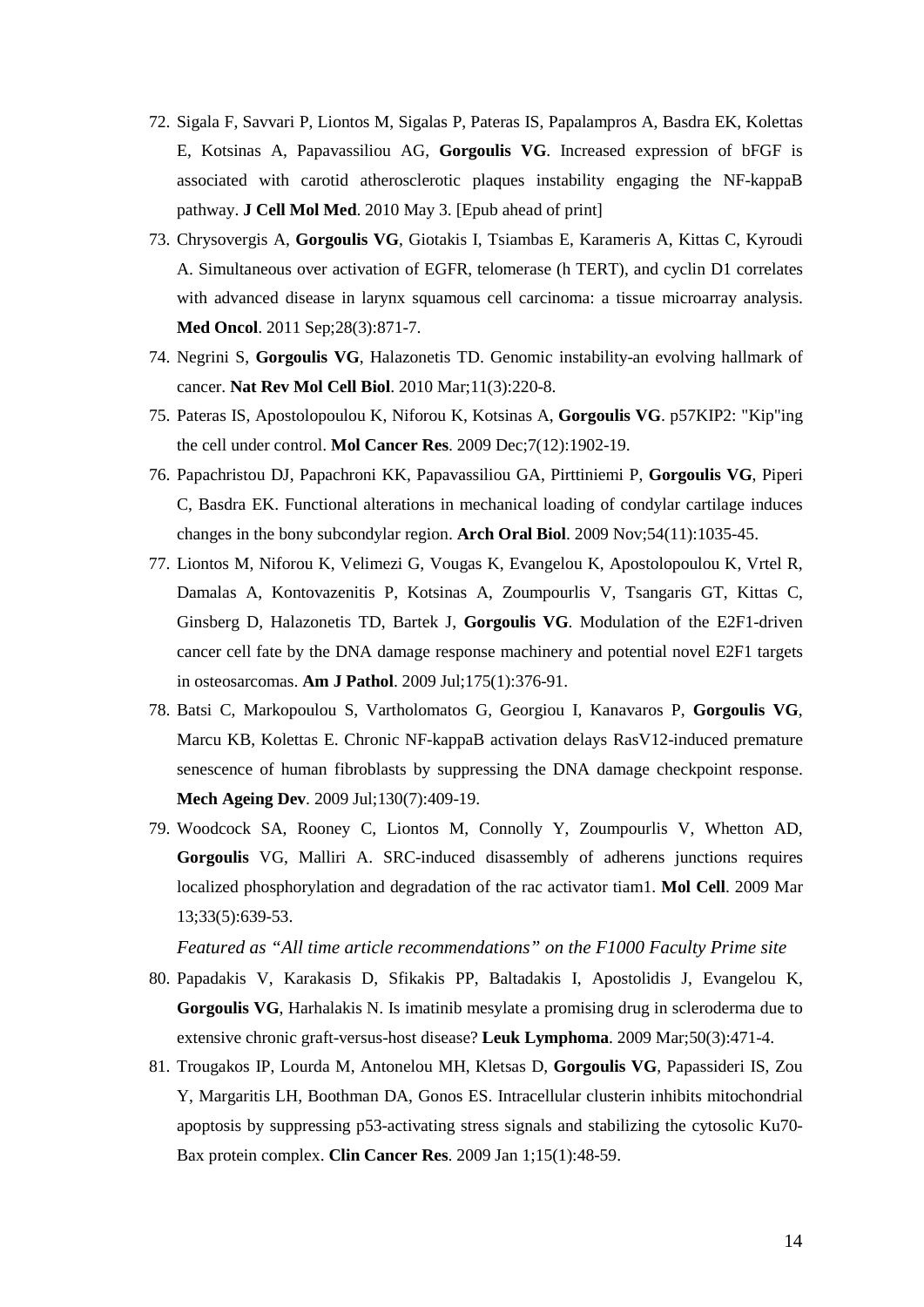- 82. Koutsami M, Velimezi G, Kotsinas A, Evangelou K, Papavassiliou AG, Kittas C, **Gorgoulis VG**. Is exclusive Skp2 targeting always beneficial in cancer therapy? **Blood** 2008 Dec 1;112(12):4777-9.
- 83. Daskalos A, Nikolaidis G, Xinarianos G, Savvari P, Cassidy A, Zakopoulou R, Kotsinas A, **Gorgoulis V**, Field JK, Liloglou T. Hypomethylation of retrotransposable elements correlates with genomic instability in non-small cell lung cancer. **Int J Cancer** 2009 Jan 1;124(1):81-7.
- 84. Kotzamanis G, Abdulrazzak H, Gifford-Garner J, Haussecker PL, Cheung W, Grillot-Courvalin C, Harris A, Kittas C, Kotsinas A, **Gorgoulis VG**, Huxley C. CFTR expression from a BAC carrying the complete human gene and associated regulatory elements. **J Cell Mol Med**. 2009 Sep;13(9A):2938-48.
- 85. Gazouli M, Koundourakis A, Ikonomopoulos J, Gialafos EJ, Papaconstantinou I, Nasioulas G, Lukas JC, **Gorgoulis VG**. The functional polymorphisms of NRAMP1 gene in Greeks with sarcoidosis. **Sarcoidosis Vasc Diffuse Lung Dis**. 2007 Sep;24(2):153-4.
- 86. Niforou KM, Anagnostopoulos AK, Vougas K, Kittas C, **Gorgoulis VG**, Tsangaris GT. The proteome profile of the human osteosarcoma U2OS cell line. **Cancer Genomics Proteomics**. 2008 Jan-Feb;5(1):63-78.
- 87. Vlahopoulos SA, Logotheti S, Mikas D, Giarika A, **Gorgoulis V**, Zoumpourlis V. The role of ATF-2 in oncogenesis. **Bioessays**. 2008 Apr;30(4):314-27.
- 88. Sfikakis PP, **Gorgoulis VG**, Katsiari CG, Evangelou K, Kostopoulos C, Black CM. Imatinib for the treatment of refractory, diffuse systemic sclerosis. **Rheumatology** (Oxford). 2008 May;47(5):735-7.
- 89. Halazonetis TD, **Gorgoulis VG**, Bartek J. An oncogene-induced DNA damage model for cancer development. **Science**. 2008 Mar 7;319(5868):1352-5.
- 90. Tsantoulis PK, Kotsinas A, Sfikakis PP, Evangelou K, Sideridou M, Levy B, Mo L, Kittas C, Wu XR, Papavassiliou AG, **Gorgoulis VG**. Oncogene-induced replication stress preferentially targets common fragile sites in preneoplastic lesions. A genome-wide study. **Oncogene**. 2008 May 22;27(23):3256-64.
- 91. Kotsinas A, Evangelou K, Sideridou M, Kotzamanis G, Constantinides C, Zavras AI, Douglass CW, Papavassiliou AG, **Gorgoulis VG**. The 3' UTR IGF2R-A2/B2 variant is associated with increased tumor growth and advanced stages in non-small cell lung cancer. **Cancer Lett**. 2008 Feb 8;259(2):177-85.
- 92. Liontos M, Koutsami M, Sideridou M, Evangelou K, Kletsas D, Levy B, Kotsinas A, Nahum O, Zoumpourlis V, Kouloukoussa M, Lygerou Z, Taraviras S, Kittas C, Bartkova J, Papavassiliou AG, Bartek J, Halazonetis TD, **Gorgoulis VG**. Deregulated overexpression of hCdt1 and hCdc6 promotes malignant behavior. **Cancer Res**. 2007 Nov 15;67(22):10899-909.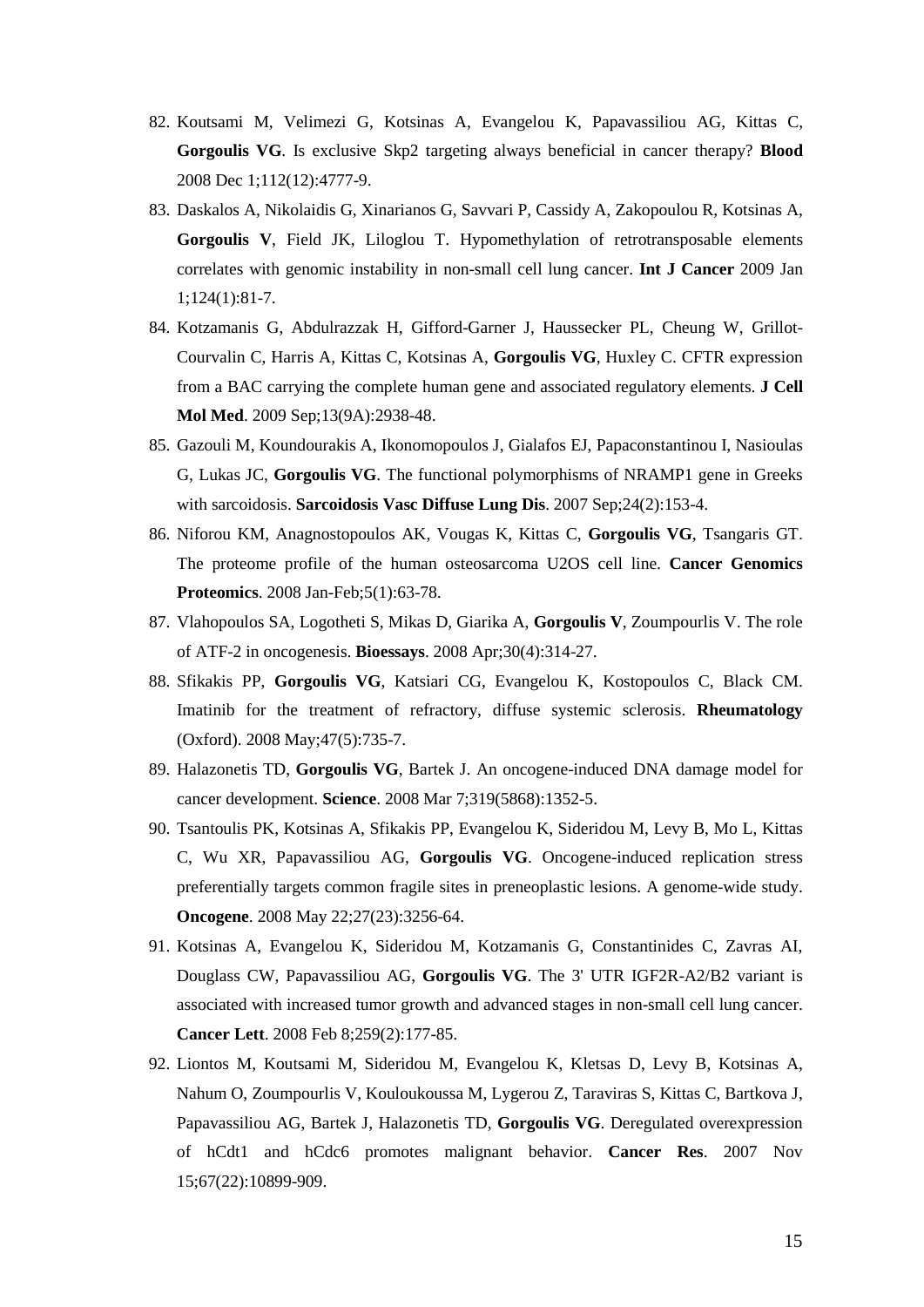- 93. Evangelou K, Kotsinas A, Mariolis-Sapsakos T, Giannopoulos A, Tsantoulis PK, Constantinides C, Troupis TG, Salmas M, Kyroudis A, Kittas C, **Gorgoulis VG**. E2F-1 overexpression correlates with decreased proliferation and better prognosis in adenocarcinomas of Barrett oesophagus. **J Clin Pathol**. 2008 May;61(5):601-5.
- 94. Apostolopoulou K, Pateras IS, Evangelou K, Tsantoulis PK, Liontos M, Kittas C, Tiniakos DG, Kotsinas A, Cordon-Cardo C, **Gorgoulis VG**. Gene amplification is a relatively frequent event leading to ZBTB7A (Pokemon) overexpression in non-small cell lung cancer. **J Pathol**. 2007 Nov;213(3):294-302.
- 95. Fotiadis C, Adamis S, Misiakos EP, Genetzakis M, Antonakis PT, Tsekouras DK, **Gorgoulis VG**, Zografos GC, Papalois A, Fotinou M, Perrea D. The prophylactic effect of L-arginine in acute ischaemic colitis in a rat model of ischaemia/reperfusion injury. **Acta Chir Belg**. 2007 Mar-Apr;107(2):192-200.
- 96. Weisz L, Damalas A, Liontos M, Karakaidos P, Fontemaggi G, Maor-Aloni R, Kalis M, Levrero M, Strano S, **Gorgoulis VG**, Rotter V, Blandino G, Oren M. Mutant p53 enhances nuclear factor kappaB activation by tumor necrosis factor alpha in cancer cells. **Cancer Res**. 2007 Mar 15;67(6):2396-401.
- 97. Tsantoulis PK, Kastrinakis NG, Tourvas AD, Laskaris G, **Gorgoulis VG**. Advances in the biology of oral cancer. **Oral Oncol**. 2007 Jul;43(6):523-34.
- 98. Andreadou I, Sigala F, Iliodromitis EK, Papaefthimiou M, Sigalas C, Aligiannis N, Savvari P, **Gorgoulis V**, Papalabros E, Kremastinos DT. Acute doxorubicin cardiotoxicity is successfully treated with the phytochemical oleuropein through suppression of oxidative and nitrosative stress. **J Mol Cell Cardiol**. 2007 Mar;42(3):549-58.
- 99. Ikonomopoulos J, Gazouli M, Dontas I, Sechi L, Lukas JC, Balaskas C, **Gorgoulis V**, Kittas C. The infectivity of sarcoid clinical material and its bacterial content inoculated in CBA mice. **In Vivo**. 2006 Nov-Dec;20(6B):807-13.
- 100. Tsimaratou K, Kletsas D, Kastrinakis NG, Tsantoulis PK, Evangelou K, Sideridou M, Liontos M, Poulias I, Venere M, Salmas M, Kittas C, Halazonetis TD, **Gorgoulis VG**. Evaluation of claspin as a proliferation marker in human cancer and normal tissues. **J Pathol**. 2007 Feb;211(3):331-9.
- 101. Bartkova J, Rezaei N, Liontos M, Karakaidos P, Kletsas D, Issaeva N, Vassiliou LV, Kolettas E, Niforou K, Zoumpourlis VC, Takaoka M, Nakagawa H, Tort F, Fugger K, Johansson F, Sehested M, Andersen CL, Dyrskjot L, Ørntoft T, Lukas J, Kittas C, Helleday T, Halazonetis TD, Bartek J, **Gorgoulis VG**. Oncogene-induced senescence is part of the tumorigenesis barrier imposed by DNA damage checkpoints. **Nature**. 2006 Nov 30;444(7119):633-7.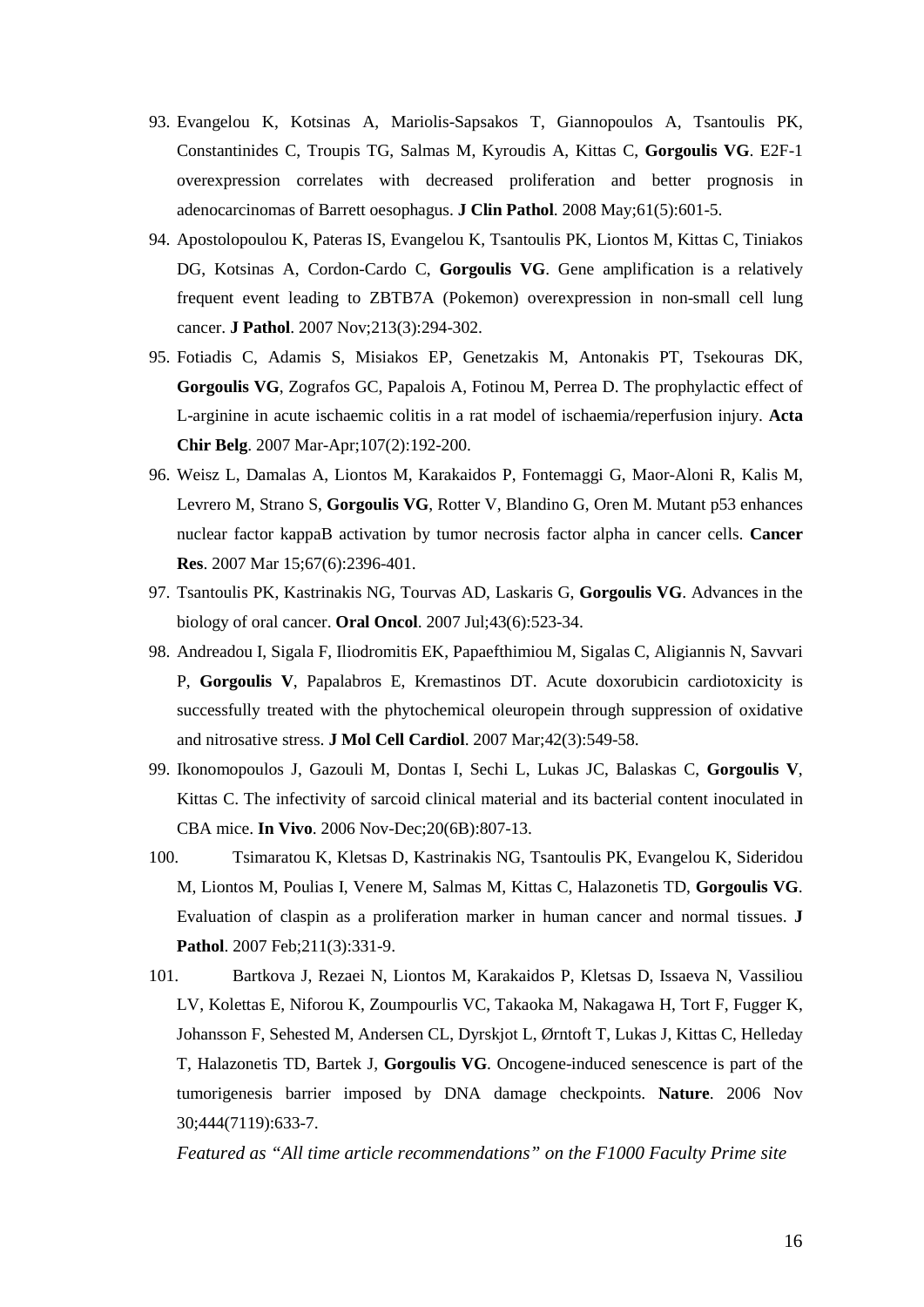- 102. Kouerinis IA, Manopoulos CG, Zografos GC, Apostolakis EI, Tsilimingas NB, Argiriou ME, **Gorgoulis VG**, Dedeilias PG, Tsoukas A, Bolos K, Tsangaris SG. Retrograde cardioplegia in CABG: is it really useful? The microcirculation and a capillary unit model. **Med Sci Monit**. 2006 Nov;12(11):RA265-8.
- 103. Pateras IS, Apostolopoulou K, Koutsami M, Evangelou K, Tsantoulis P, Liloglou T, Nikolaidis G, Sigala F, Kittas C, Field JK, Kotsinas A, **Gorgoulis VG**. Downregulation of the KIP family members p27(KIP1) and p57(KIP2) by SKP2 and the role of methylation in p57(KIP2) inactivation in nonsmall cell lung cancer. **Int J Cancer** 2006 Dec 1;119(11):2546-56.
- 104. Gazouli M, Koundourakis A, Ikonomopoulos J, Gialafos EJ, Rapti A, **Gorgoulis VG**, Kittas C. CARD15/NOD2, CD14, and toll-like receptor 4 gene polymorphisms in Greek patients with sarcoidosis. **Sarcoidosis Vasc Diffuse Lung Dis.** 2006 Mar;23(1):23- 9.
- 105. Ziori H, Kyriakidis M, Zioris H, **Gorgoulis V**, Kostomitsopoulos N, Kittas Ch, Karayannakos P. The effects of enalapril on p53 expression in left ventricular cardiomyocytes after aortic stenosis. **In Vivo**. 2006 Jul-Aug;20(4):459-65.
- 106. Sigala F, Georgopoulos S, Papalambros E, Chasiotis D, Vourliotakis G, Niforou A, Kotsinas A, Kavantzas N, Patsouris E, **Gorgoulis VG**, Bastounis E. Heregulin, cysteine rich-61 and matrix metalloproteinase 9 expression in human carotid atherosclerotic plaques: relationship with clinical data. **Eur J Vasc Endovasc Surg**. 2006 Sep;32(3):238- 45.
- 107. Tsoli E, Tsantoulis PK, Papalambros A, Perunovic B, England D, Rawlands DA, Reynolds GM, Vlachodimitropoulos D, Morgan SL, Spiliopoulou CA, Athanasiou T, **Gorgoulis VG**. Simultaneous evaluation of maspin and CXCR4 in patients with breast cancer. **J Clin Pathol**. 2007 Mar;60(3):261-6.
- 108. Koutsami MK, Tsantoulis PK, Kouloukoussa M, Apostolopoulou K, Pateras IS, Spartinou Z, Drougou A, Evangelou K, Kittas C, Bartkova J, Bartek J, **Gorgoulis** VG. Centrosome abnormalities are frequently observed in non-small-cell lung cancer and are associated with aneuploidy and cyclin E overexpression. **J Pathol**. 2006 Aug;209(4):512- 21.
- 109. Kouerinis IA, Zografos GC, Apostolakis EI, Menenakos EI, Anthopoulos P, Fotiadis CI, **Gorgoulis VG**, Argiriou ME, Bellenis IP. Spontaneous rupture of the colon sigmoid following spontaneous recurrent pneumothorax in a patient with Marfan syndrome. **Med Sci Monit**. 2006 Mar;12(3):CS21-3.
- 110. Tsantoulis PK, **Gorgoulis** VG. Involvement of E2F transcription factor family in cancer. **Eur J Cancer** 2005 Nov;41(16):2403-14.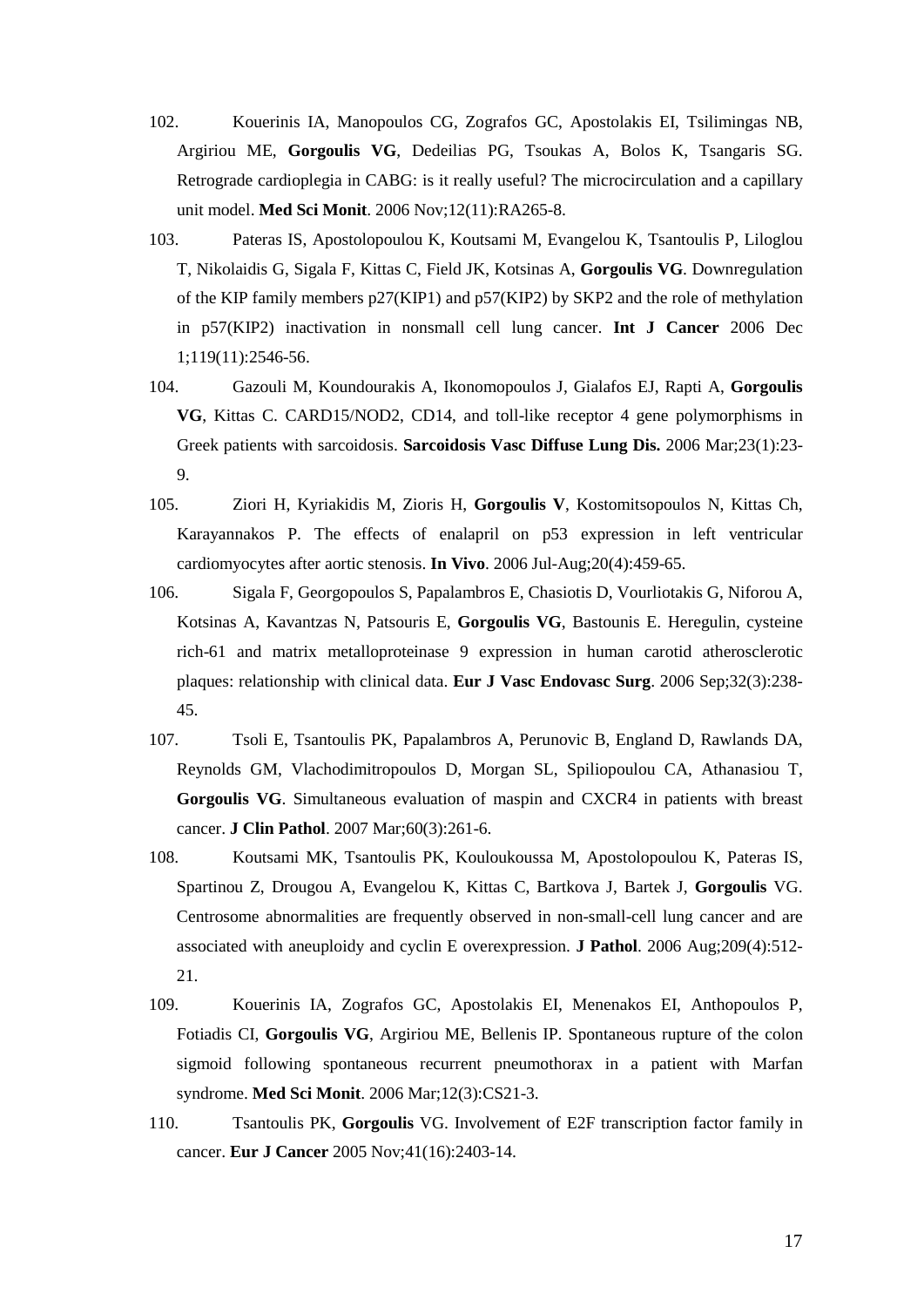- 111. Fotiadis C, Leventis I, Adamis S, **Gorgoulis V**, Domeyer P, Zografos G, Sechas M, Skalkeas G. The use of isobutylcyanoacrylate as a tissue adhesive in abdominal surgery. **Acta Chir Belg**. 2005 Aug;105(4):392-6.
- 112. Gazouli M, Ikonomopoulos J, Koundourakis A, Bartos M, Pavlik I, Overduin P, Kremer K, **Gorgoulis V**, Kittas C. Characterization of Mycobacterium tuberculosis complex isolates from Greek patients with sarcoidosis by Spoligotyping. **J Clin Microbiol**. 2005 Sep;43(9):4858-61.
- 113. Livingstone M, Ruan H, Weiner J, Clauser KR, Strack P, Jin S, Williams A, Greulich H, Gardner J, Venere M, Mochan TA, DiTullio RA Jr, Moravcevic K, **Gorgoulis** VG, Burkhardt A, Halazonetis TD. Valosin-containing protein phosphorylation at Ser784 in response to DNA damage. **Cancer Res**. 2005 Sep 1;65(17):7533-40.
- 114. Melissourgos ND, Kastrinakis NG, Skolarikos A, Pappa M, Vassilakis G, **Gorgoulis VG**, Salla C. Cytokeratin-20 immunocytology in voided urine exhibits greater sensitivity and reliability than standard cytology in the diagnosis of transitional cell carcinoma of the bladder. **Urology**. 2005 Sep;66(3):536-41.
- 115. **Gorgoulis VG**, Vassiliou LV, Karakaidos P, Zacharatos P, Kotsinas A, Liloglou T, Venere M, Ditullio RA Jr, Kastrinakis NG, Levy B, Kletsas D, Yoneta A, Herlyn M, Kittas C, Halazonetis TD. Activation of the DNA damage checkpoint and genomic instability in human precancerous lesions. **Nature** 2005 Apr 14;434(7035):907-13. *Highlighted on journal cover page and in:*

*Medicine: aborting the birth of cancer. [Nature. 2005]*

- 116. Sigala F, Papalambros E, Kotsinas A, Andreadou I, Sigalas P, Kremastinos D, Bastounis E, **Gorgoulis VG**. Relationship between iNOS expression and aortic cell proliferation and apoptosis in an elastase-induced model of aorta aneurysm and the effect of 1400 W administration. **Surgery**. 2005 Apr;137(4):447-56.
- 117. **Gorgoulis** VG, Pratsinis H, Zacharatos P, Demoliou C, Sigala F, Asimacopoulos PJ, Papavassiliou AG, Kletsas D. p53-dependent ICAM-1 overexpression in senescent human cells identified in atherosclerotic lesions. **Lab Invest**. 2005 Apr;85(4):502-11.
- 118. Gazouli M, Mantzaris G, Kotsinas A, Zacharatos P, Papalambros E, Archimandritis A, Ikonomopoulos J, **Gorgoulis VG**. Association between polymorphisms in the Toll-like receptor 4, CD14, and CARD15/NOD2 and inflammatory bowel disease in the Greek population. **World J Gastroenterol**. 2005 Feb 7;11(5):681-5.
- 119. Mitropoulos D, Deliconstantinos G, Adamakis I, Zervas A, Karakaidos P, **Gorgoulis VG**. Changes in end products of nitric oxide in urine and induction of nitric oxide synthase expression in urinary bladder during intravesical instillations of IFNalpha2b. **J Interferon Cytokine Res**. 2004 Oct;24(10):621-6.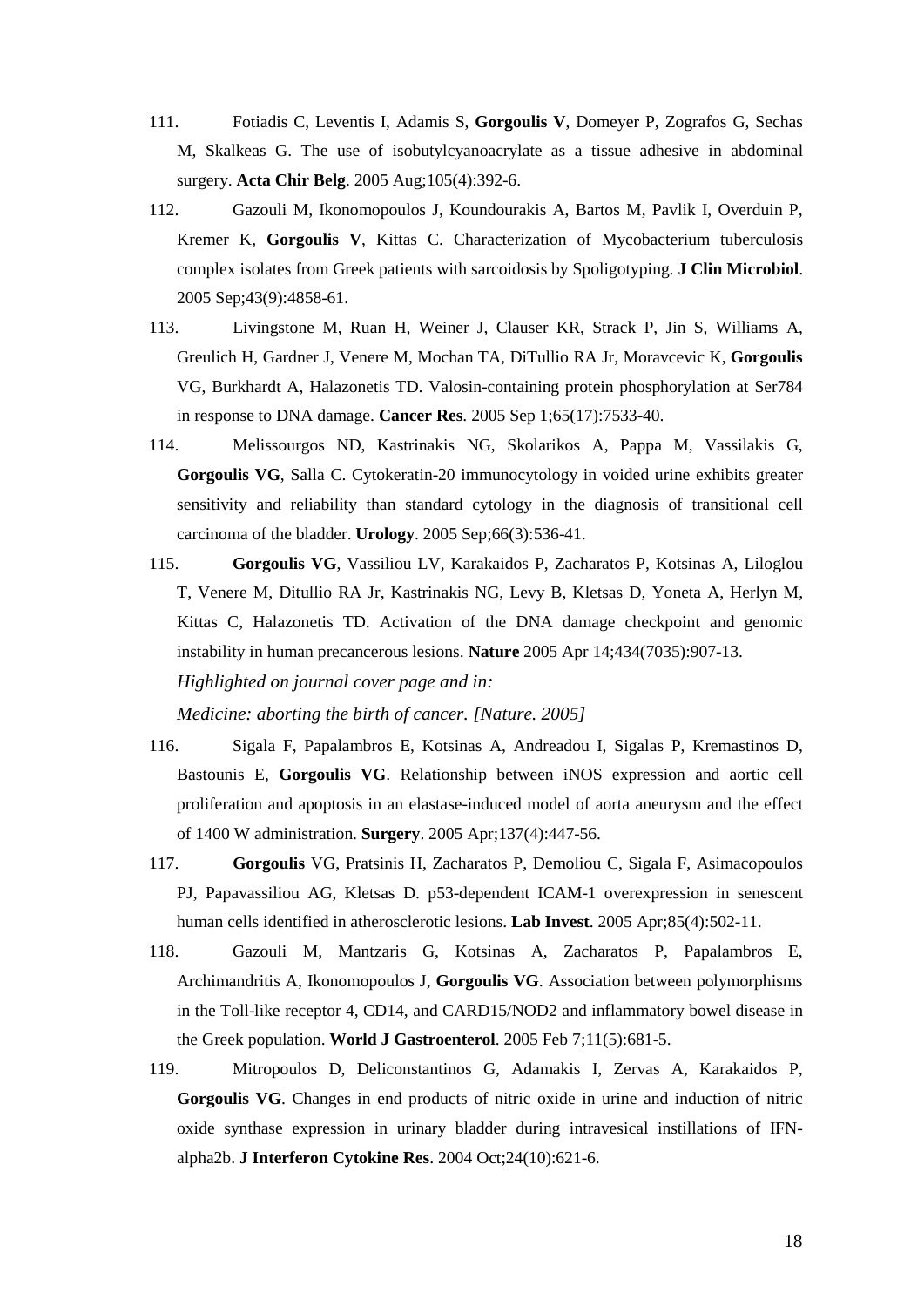- 120. Papassava P, **Gorgoulis VG**, Papaevangeliou D, Vlahopoulos S, van Dam H, Zoumpourlis V. Overexpression of activating transcription factor-2 is required for tumor growth and progression in mouse skin tumors. **Cancer Res**. 2004 Dec 1;64(23):8573-84.
- 121. Huyen Y, Zgheib O, Ditullio RA Jr, **Gorgoulis VG**, Zacharatos P, Petty TJ, Sheston EA, Mellert HS, Stavridi ES, Halazonetis TD. Methylated lysine 79 of histone H3 targets 53BP1 to DNA double-strand breaks. **Nature** 2004 Nov 18;432(7015):406-11. *Featured as "All time article recommendations" on the F1000 Faculty Prime site*
- 122. Bramis J, Zacharatos P, Papaconstantinou I, Kotsinas A, Sigala F, Korkolis DP, Nikiteas N, Pazaiti A, Kittas C, Bastounis E, **Gorgoulis VG**. E2F-1 transcription factor immunoexpression is inversely associated with tumor growth in colon adenocarcinomas. **Anticancer Res**. 2004 Sep-Oct;24(5A):3041-7.
- 123. **Gorgoulis VG**, Liloglou T, Sigala F, Korkolis D, Yannoukakos D, Papalambros E, Asimacopoulos PJ, Papavassiliou AG, Kotsinas A. Absence of association with cancer risk and low frequency of alterations at a p53 responsive PIG3 gene polymorphism in breast and lung carcinomas. **Mutat Res**. 2004 Nov 22;556(1-2):143-50.
- 124. Gazouli M, Zacharatos P, Mantzaris GJ, Barbatis C, Ikonomopoulos I, Archimandritis AJ, Lukas JC, Papalambros E, **Gorgoulis V**. Association of NOD2/CARD15 variants with Crohn's disease in a Greek population. **Eur J Gastroenterol Hepatol**. 2004 Nov;16(11):1177-82.
- 125. Karakaidos P, Taraviras S, Vassiliou LV, Zacharatos P, Kastrinakis NG, Kougiou D, Kouloukoussa M, Nishitani H, Papavassiliou AG, Lygerou Z, **Gorgoulis VG**. Overexpression of the replication licensing regulators hCdt1 and hCdc6 characterizes a subset of non-small-cell lung carcinomas: synergistic effect with mutant p53 on tumor growth and chromosomal instability-evidence of E2F-1 transcriptional control over hCdt1. **Am J Pathol** 2004 Oct;165(4):1351-65.

- 126. Pilichos CJ, Kouerinis IA, Zografos GC, Korkolis DP, Preza AA, Gazouli M, Menenakos EI, Loutsidis AE, Zagouri F, **Gorgoulis VG**, Fotiadis CI. The effect of nitric oxide synthases inhibitors on inflammatory bowel disease in a rat model. **In Vivo**. 2004 Jul-Aug;18(4):513-6.
- 127. Korkolis DP, Tsoli E, Fouskakis D, Yiotis J, Koullias GJ, Giannopoulos D, Papalambros E, Nikiteas NI, Spiliopoulou CA, Patsouris E, Asimacopoulos P, **Gorgoulis VG**. Tumor histology and stage but not p53, Her2-neu or cathepsin-D expression are independent prognostic factors in breast cancer patients. **Anticancer Res**. 2004 May-Jun;24(3b):2061-8.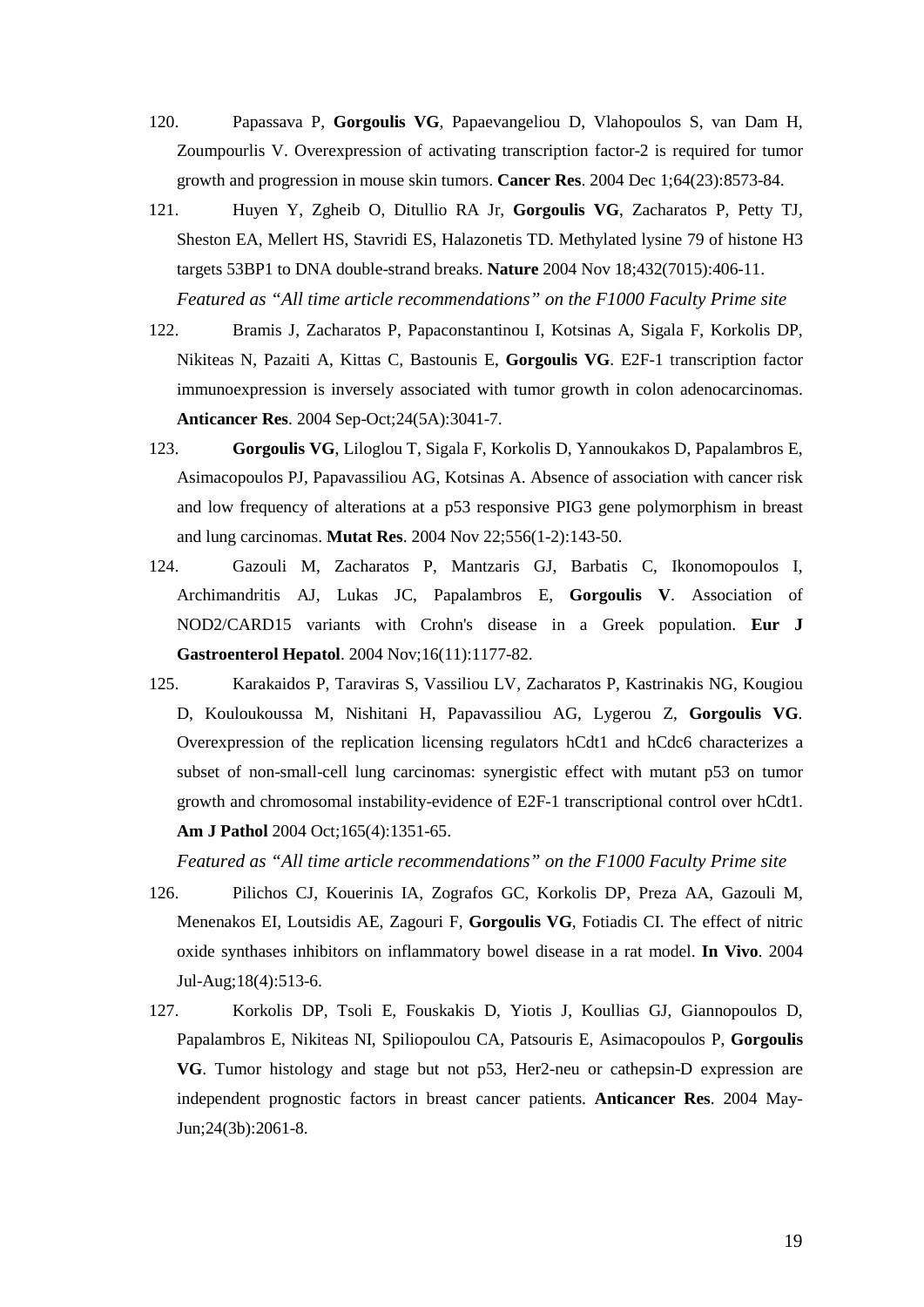- 128. Kletsas D, Pratsinis H, Mariatos G, Zacharatos P, Gorgoulis VG. The proinflammatory phenotype of senescent cells: the p53-mediated ICAM-1 expression. **Ann N Y Acad Sci**. 2004 Jun;1019:330-2.
- 129. Evangelou K, Bramis J, Peros I, Zacharatos P, Dasiou-Plakida D, Kalogeropoulos N, Asimacopoulos PJ, Kittas C, Marinos E, **Gorgoulis VG**. Electron microscopy evidence that cytoplasmic localization of the p16(INK4A) "nuclear" cyclin-dependent kinase inhibitor (CKI) in tumor cells is specific and not an artifact. A study in non-small cell lung carcinomas. **Biotech Histochem**. 2004 Feb;79(1):5-10.
- 130. Zacharatos P, Kotsinas A, Evangelou K, Karakaidos P, Vassiliou LV, Rezaei N, Kyroudi A, Kittas C, Patsouris E, Papavassiliou AG, **Gorgoulis** VG. Distinct expression patterns of the transcription factor E2F-1 in relation to tumour growth parameters in common human carcinomas. **J Pathol**. 2004 Jul;203(3):744-53.
- 131. Kouerinis IA, Zografos G, Tarassi KE, Athanasiades TH, Liontos M, **Gorgoulis VG**, Korkolis D, Konstandoulakis MM, Fotiadis CI, Androulakis G, Papasteriades CA. Human leukocyte antigens as genetic markers in Greek patients with sporadic pancreatic cancer. **Pancreas**. 2004 Jul;29(1):41-4.
- 132. Leventis I, Andreadou I, Papalois A, Sfiniadakis I, **Gorgoulis VG**, Korkolis DP, Hadjipavlou-Litina D, Kourounakis PN, Fotiadis C. A novel antioxidant non-steroidal antiinflammatory agent protects rat liver against ischemia-reperfusion injury. **In Vivo**. 2004 Mar-Apr;18(2):161-9.
- 133. Ikonomopoulos J, Gazouli M, Pavlik I, Bartos M, Zacharatos P, Xylouri E, Papalambros E, **Gorgoulis V**. Comparative evaluation of PCR assays for the robust molecular detection of Mycobacterium avium subsp. paratuberculosis. **J Microbiol Methods**. 2004 Mar;56(3):315-21.
- 134. Gazouli M, Zacharatos P, **Gorgoulis V**, Mantzaris G, Papalambros E, Ikonomopoulos J. The C3435T MDR1 gene polymorphism is not associated with susceptibility for ulcerative colitis in Greek population. **Gastroenterology** 2004 Jan;126(1):367-9.
- 135. Athanasiou T, Aziz O, Skapinakis P, Perunovic B, Hart J, Crossman MC, **Gorgoulis V**, Glenville B, Casula R. Leg wound infection after coronary artery bypass grafting: a meta-analysis comparing minimally invasive versus conventional vein harvesting. **Ann Thorac Surg**. 2003 Dec;76(6):2141-6.
- 136. Sougioultzis S, Foukas PG, Tzivras M, Kourtessas D, **Gorgoulis** VG, Davaris P, Archimandritis AJ. Alterations in the proliferating compartment of gastric mucosa during Helicobacter pylori infection: the putative role of epithelial cells expressing p27(kip1). **Mod Pathol**. 2003 Nov;16(11):1076-85.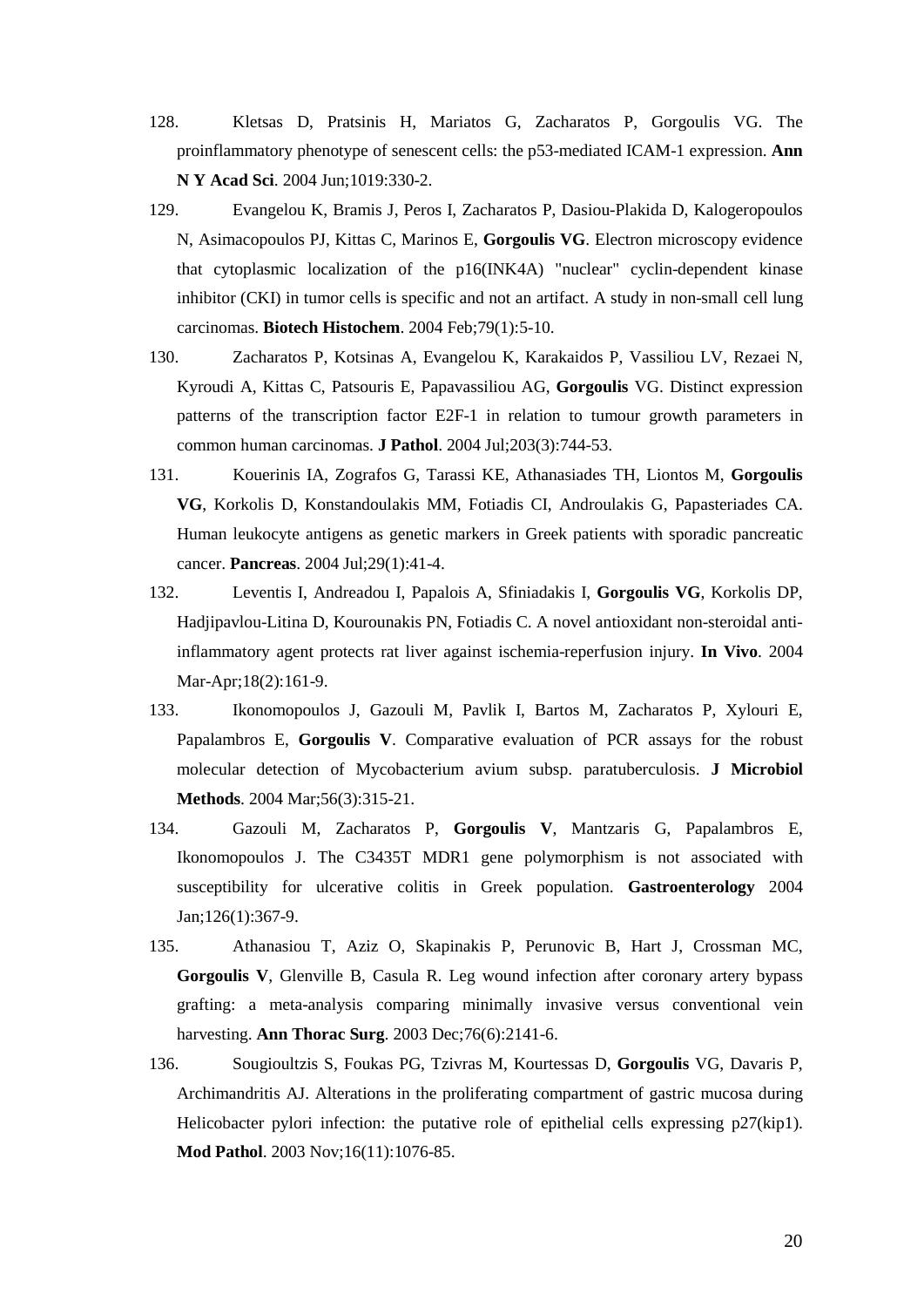- 137. Mariatos G, Bothos J, Zacharatos P, Summers MK, Scolnick DM, Kittas C, Halazonetis TD, **Gorgoulis** VG. Inactivating mutations targeting the chfr mitotic checkpoint gene in human lung cancer. **Cancer Res**. 2003 Nov 1;63(21):7185-9.
- 138. Athanasiou A, Perunovic B, Quilty RD, **Gorgoulis VG**, Kittas C, Love S. Expression of mos in ependymal gliomas. **Am J Clin Pathol**. 2003 Nov;120(5):699-705.
- 139. Andreadou I, Poussios D, Papalois A, Gavalakis N, Aroni K, Gazouli M, **Gorgoulis VG**, Fotiadis C. Effect of U-74389G (21-lazaroid) on intestinal recovery after acute mesenteric ischemia and reperfusion in rats. **In Vivo**. 2003 Sep-Oct;17(5):463-8.
- 140. Giannopoulos A, Adamakis I, Evangelou K, Giannopoulou M, Zacharatos P, Zsantoulis P, Perunovic B, Athanasiou A, Retalis G, Constandinidis C, **Gorgoulis VG**. Interferon-a2b reduces neo-microvascular density in the 'normal' urothelium adjacent to the tumor after transurethral resection of superficial bladder carcinoma. **Onkologie**. 2003 Apr;26(2):147-52.
- 141. Puiu L, Petrakou E, Apostolidou A, Athanassiadou A, Psiouri L, Papachatzopoulou A, **Gorgoulis VG**, Kotsinas A, Tzoracoeleftherakis E, Maniatis GM, Voutsinas G. Lack of Fas (APO-1/CD95) gene structural alterations or transcript variant ratio changes in breast cancer. **Cancer Lett**. 2003 May 8;194(1):91-7.
- 142. Ikonomopoulos J, Kokotas S, Gazouli M, Zavras A, Stoitsiou M, **Gorgoulis VG**. Molecular diagnosis of leishmaniosis in dogs. Comparative application of traditional diagnostic methods and the proposed assay on clinical samples. **Vet Parasitol**. 2003 Apr 18;113(2):99-113.
- 143. **Gorgoulis** VG, Zacharatos P, Kotsinas A, Kletsas D, Mariatos G, Zoumpourlis V, Ryan KM, Kittas C, Papavassiliou AG. p53 activates ICAM-1 (CD54) expression in an NF-kappaB-independent manner. **EMBO J**. 2003 Apr 1;22(7):1567-78. (\*Cocorresponding author)
- 144. Gazouli M, Kokotas S, Zoumpourlis V, Zacharatos P, Mariatos G, Kletsas D, Perunovic B, Athanasiou A, Kittas C, **Gorgoulis V**. The complement inhibitor CD59 and the lymphocyte function-associated antigen-3 (LFA-3, CD58) genes possess functional binding sites for the p53 tumor suppressor protein. **Anticancer Res**. 2002 Nov-Dec;22(6C):4237-41.
- 145. Katsanakis KD, **Gorgoulis V**, Papavassiliou AG, Zoumpourlis VK. The progression in the mouse skin carcinogenesis model correlates with ERK1/2 signaling. **Mol Med**. 2002 Oct;8(10):624-37.
- 146. Koutsami MK, Doussis-Anagnostopoulou I, Papavassiliou AG, **Gorgoulis VG**. Genetic and molecular coordinates of neuroendocrine lung tumors, with emphasis on small-cell lung carcinomas. **Mol Med**. 2002 Aug;8(8):419-36.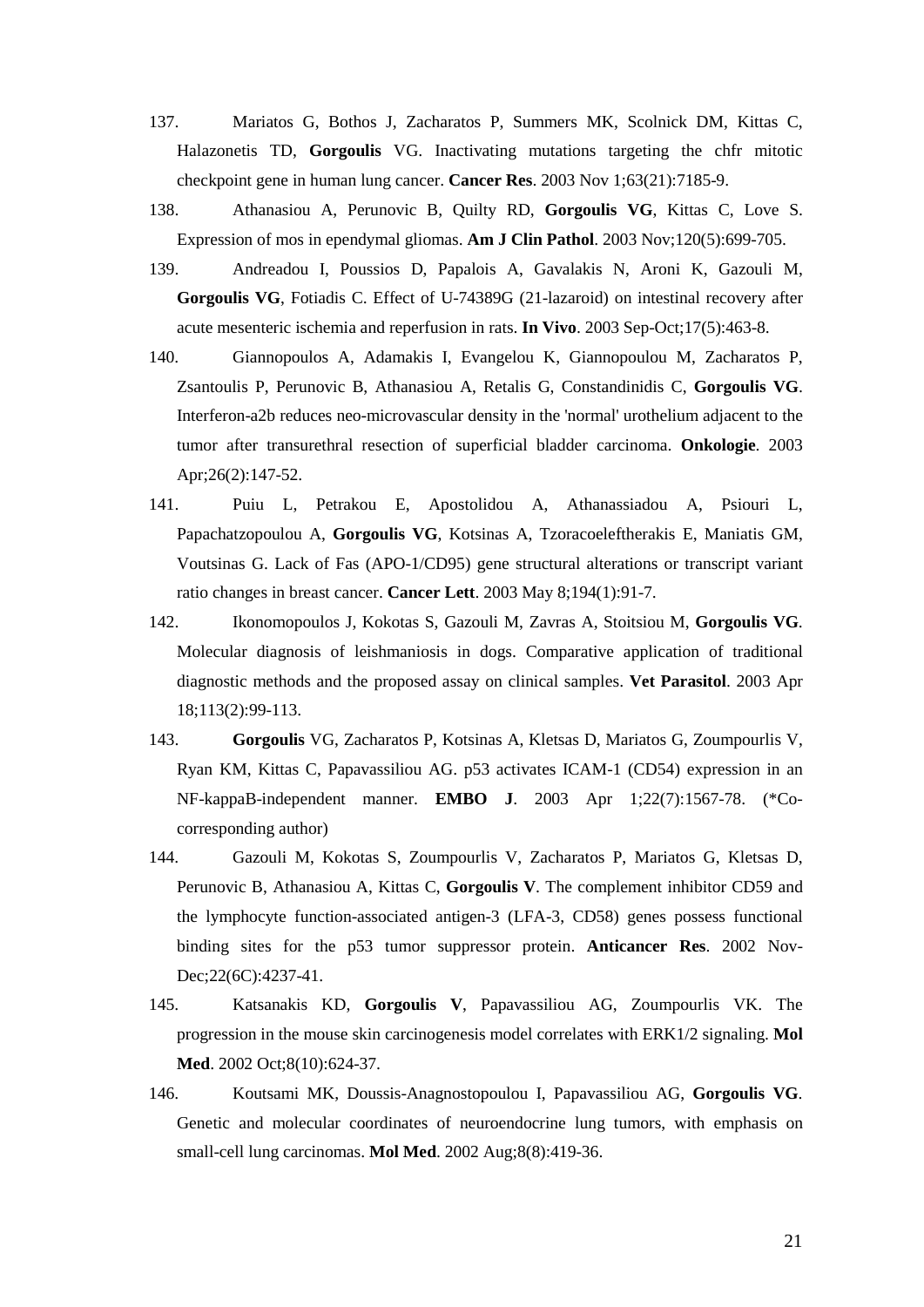- 147. Kotsinas A, Evangelou K, Zacharatos P, Kittas C, **Gorgoulis** VG. Proliferation, but not apoptosis, is associated with distinct beta-catenin expression patterns in non-smallcell lung carcinomas: relationship with adenomatous polyposis coli and G(1)-to S-phase cell-cycle regulators. **Am J Pathol**. 2002 Nov;161(5):1619-34.
- 148. **Gorgoulis** VG, Zacharatos P, Mariatos G, Kotsinas A, Bouda M, Kletsas D, Asimacopoulos PJ, Agnantis N, Kittas C, Papavassiliou AG. Transcription factor E2F-1 acts as a growth-promoting factor and is associated with adverse prognosis in non-small cell lung carcinomas. **J Pathol**. 2002 Oct;198(2):142-56. (\*Co-corresponding author) *Highlighted in: E2F1 selects tumour cells for both life and death. [J Pathol. 2002]*
- 149. Doussis-Anagnostopoulou IA, Talks KL, Turley H, Debnam P, Tan DC, Mariatos G, **Gorgoulis** V, Kittas C, Gatter KC. Vascular endothelial growth factor (VEGF) is expressed by neoplastic Hodgkin-Reed-Sternberg cells in Hodgkin's disease. **J Pathol**. 2002 Aug;197(5):677-83.
- 150. Tsoli E, Zacharatos P, Dasiou-Plakida D, Peros J, Evangelou K, Zavras AI, Yannoukakos D, Konstantopoulou I, Asimacopoulos PJ, Kittas C, **Gorgoulis** VG. Growth index is independent of microvessel density in non-small-cell lung carcinomas. **Hum Pathol**. 2002 Aug;33(8):812-8.
- 151. Perunovic B, Athanasiou A, Quilty RD, **Gorgoulis** VG, Kittas C, Love S. Expression of mos in astrocytic tumors and its potential role in neoplastic progression. **Hum Pathol**. 2002 Jul;33(7):703-7.
- 152. Gazouli M, Ikonomopoulos J, Trigidou R, Foteinou M, Kittas C, **Gorgoulis V**. Assessment of mycobacterial, propionibacterial, and human herpesvirus 8 DNA in tissues of greek patients with sarcoidosis. **J Clin Microbiol**. 2002 Aug;40(8):3060-3.
- 153. Evangelou K, Balaskas C, Marinos E, Dosios T, Kittas C, **Gorgoulis VG**. Immunohistochemical localization of c-mos at the light and electron microscope level in non-small cell lung carcinomas. **Biotech Histochem**. 2002 Mar;77(2):85-91.
- 154. Koutsami MK, **Gorgoulis VG**, Kastrinakis NG, Asimacopoulos PJ, Kittas C. Prognostic factors in non-small cell lung carcinoma. **Anticancer Res**. 2002 Jan-Feb;22(1A):347-74. (\*Corresponding author)
- 155. Kouvaraki M, **Gorgoulis VG**, Rassidakis GZ, Liodis P, Markopoulos C, Gogas J, Kittas C. High expression levels of p27 correlate with lymph node status in a subset of advanced invasive breast carcinomas: relation to E-cadherin alterations, proliferative activity, and ploidy of the tumors. **Cancer**. 2002 May 1;94(9):2454-65.
- 156. Karamouzis MV, **Gorgoulis** VG, Papavassiliou AG. Transcription factors and neoplasia: vistas in novel drug design. **Clin Cancer Res**. 2002 May;8(5):949-61.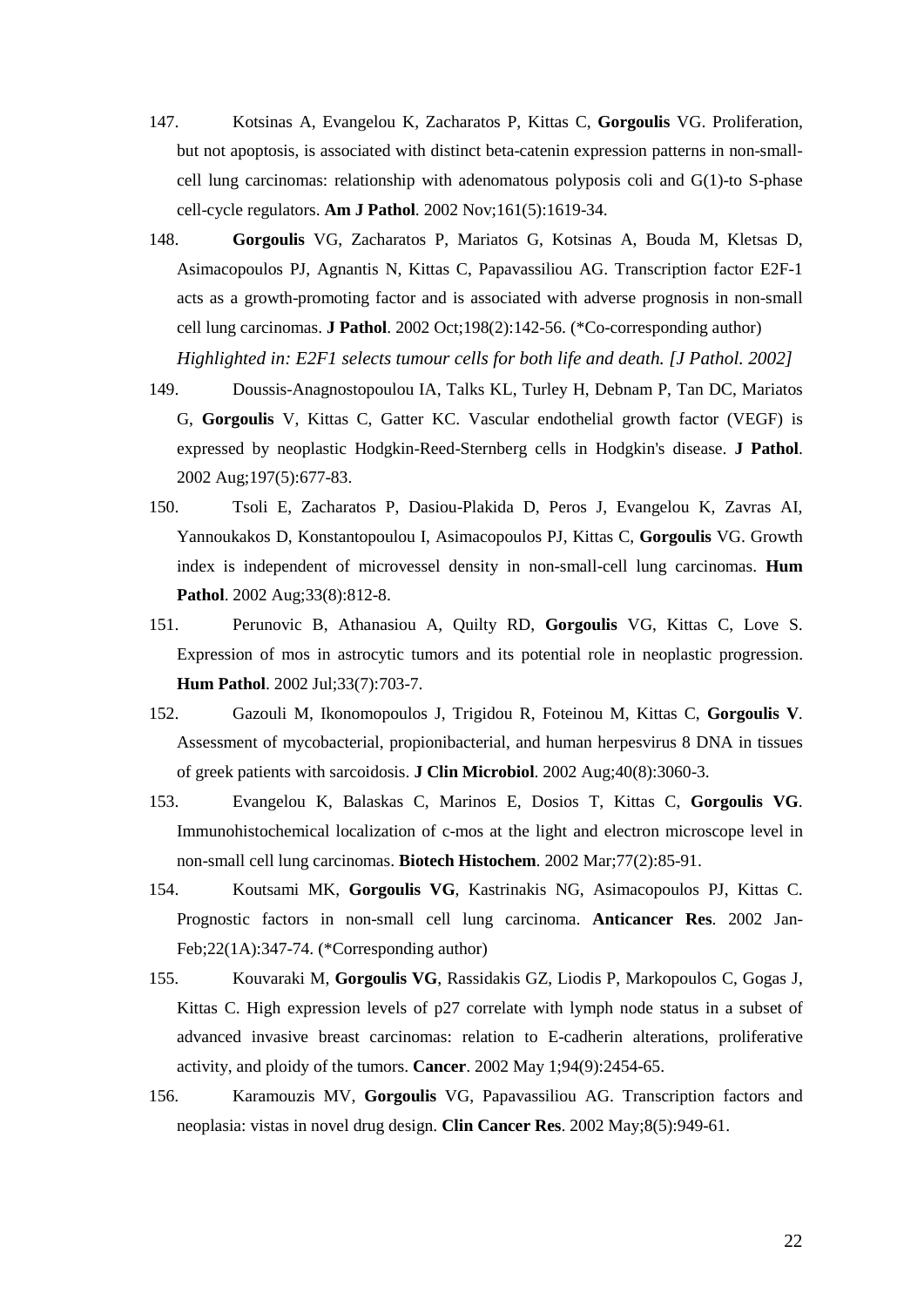- 157. Sfikakis PP, **Gorgoulis VG**, Kapsogeorgou EK, Tsoli E, Manoussakis MN. Absence of p53 gene mutations in skin fibroblasts derived from patients with systemic sclerosis. **Eur J Clin Invest**. 2002 Feb;32(2):139-40.
- 158. Spanakis NE, Garinis GA, Alexopoulos EC, Patrinos GP, Menounos PG, Sklavounou A, Manolis EN, **Gorgoulis VG**, Valis D. Cytokine serum levels in patients with chronic HCV infection. **J Clin Lab Anal**. 2002;16(1):40-6.
- 159. Sampaziotis F, Kokotas S, **Gorgoulis VG**. P53 possibly upregulates the expression of CD58 (LFA-3) and CD59 (MIRL). **Med Hypotheses**. 2002 Feb;58(2):136-40.
- 160. Zacharatos P, Kotsinas A, Tsantoulis P, Evangelou K, Kletsas D, Asimacopoulos PJ, Doussis-Anagnostopoulou I, Pezzella F, Gatter K, Papavassiliou AG, Kittas C, **Gorgoulis VG**. Relationship of the K-ras/c-mos expression patterns with angiogenesis in non-small cell lung carcinomas. **Mol Med**. 2001 Sep;7(9):590-7.
- 161. Foukas PG, Tsilivakos V, Zacharatos P, Mariatos G, Moschos S, Syrianou A, Asimacopoulos PJ, Bramis J, Fotiadis C, Kittas C, **Gorgoulis VG**. Expression of HLA-DR is reduced in tumor infiltrating immune cells (TIICs) and regional lymph nodes of nonsmall-cell lung carcinomas. A putative mechanism of tumor-induced immunosuppression? **Anticancer Res**. 2001 Jul-Aug;21(4A):2609-15.
- 162. Kanavaros P, Stefanaki K, Rontogianni D, Papalazarou D, Sgantzos M, Arvanitis D, Vamvouka C, **Gorgoulis V**, Siatitsas I, Agnantis NJ, Bai M. Immunohistochemical expression of p53, p21/waf1, rb, p16, cyclin D1, p27, Ki67, cyclin A, cyclin B1, bcl2, bax and bak proteins and apoptotic index in normal thymus. **Histol Histopathol**. 2001 Oct;16(4):1005-12.
- 163. Korkolis D, Ardavanis A, Yotis J, Kyroudi A, **Gorgoulis V**, Kittas C. HER-2/neu overexpression in breast cancer: an immunohistochemical study including correlations with clinicopathologic parameters, p53 oncoprotein and cathepsin-D. **Anticancer Res**. 2001 May-Jun;21(3C):2207-12. (\*Corresponding author)
- 164. Tsoli E, **Gorgoulis VG**, Zacharatos P, Kotsinas A, Mariatos G, Kastrinakis NG, Kokotas S, Kanavaros P, Asimacopoulos P, Bramis J, Kletsas D, Papavassiliou AG, Kittas C. Low levels of p27 in association with deregulated p53-pRb protein status enhance tumor proliferation and chromosomal instability in non-small cell lung carcinomas. **Mol Med**. 2001 Jun;7(6):418-29. (\*Corresponding author)
- 165. Mariatos G, **Gorgoulis VG**, Laskaris G, Kittas C. Epithelioid haemangioma (angiolymphoid hyperplasia with eosinophilia) in the inner canthus. **J Eur Acad Dermatol Venereol.** 2001 Jan;15(1):90-1. (\*Corresponding author)
- 166. Kouvaraki M, **Gorgoulis VG**, Rassidakis GZ, Liodis P, Koutroumbi E, Markopoulos C, Gogas J, Kittas C. Alterations of the 16q22.1 and 16q24.3 chromosomal loci in sporadic invasive breast carcinomas: correlation with proliferative activity, ploidy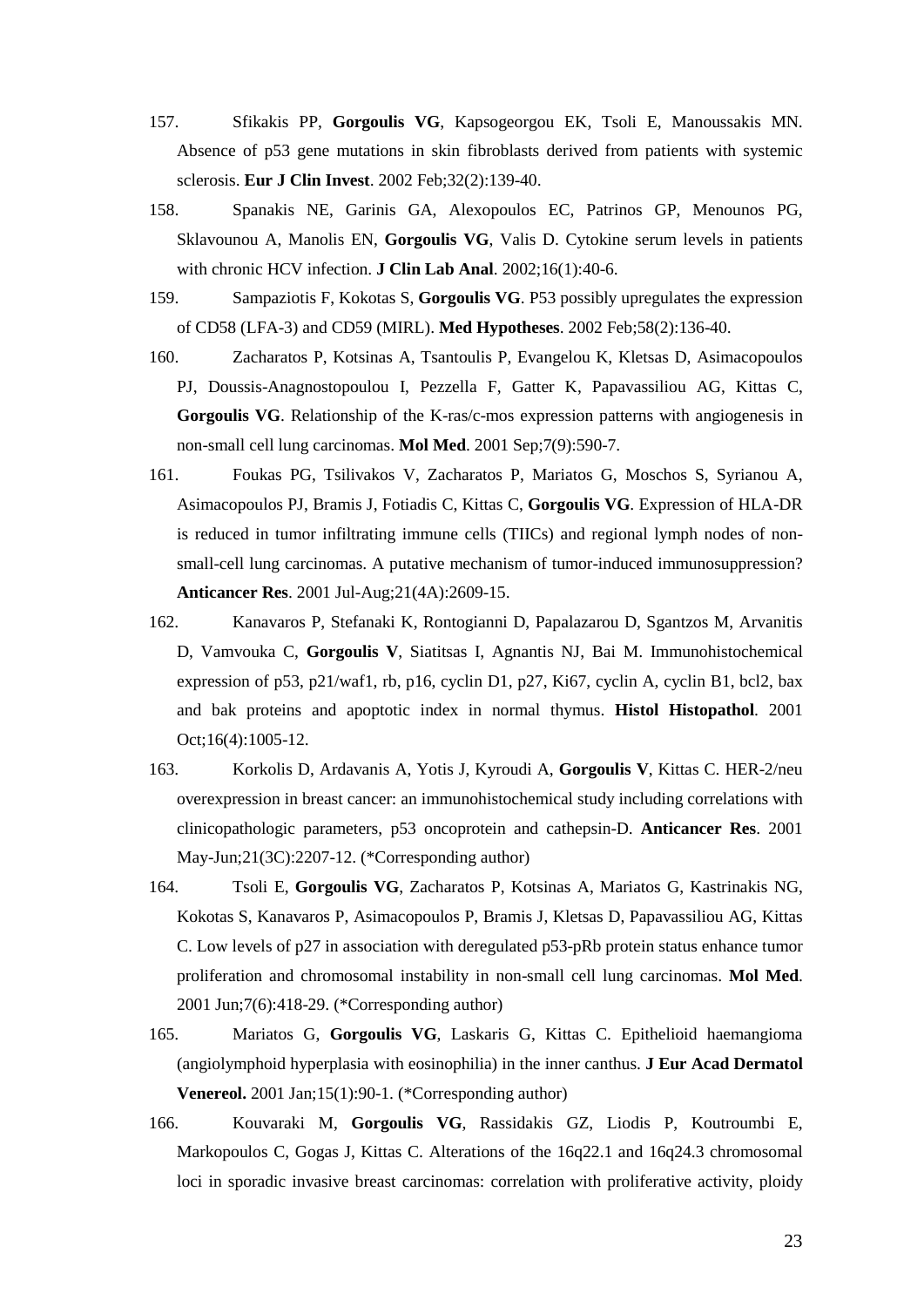and hormonal status of the tumors. **Anticancer Res**. 2001 Mar-Apr;21(2A):991-9. (\*Corresponding author)

- 167. Kotsinas A, **Gorgoulis VG**, Zacharatos P, Mariatos G, Kokotas S, Liloglou T, Ikonomopoulos J, Zoumpourlis V, Kyroudi A, Field JK, Asimacopoulos PJ, Kittas C. Additional characterization of a hexanucleotide polymorphic site in the first intron of human H-ras gene: comparative study of its alterations in non-small cell lung carcinomas and sporadic invasive breast carcinomas. **Cancer Genet Cytogenet**. 2001 Apr 15;126(2):147-54. (\*Corresponding author)
- 168. Kanavaros P, Bai M, Stefanaki K, Poussias G, Rontogianni D, Zioga E, **Gorgoulis V**, Agnantis NJ. Immunohistochemical expression of the p53, mdm2, p21/Waf-1, Rb, p16, Ki67, cyclin D1, cyclin A and cyclin B1 proteins and apoptotic index in T-cell lymphomas. **Histol Histopathol**. 2001 Apr;16(2):377-86.
- 169. Vassilakopoulos T, Troupis T, Sotiropoulou C, Zacharatos P, Katsaounou P, Parthenis D, Noussia O, Troupis G, Papiris S, Kittas C, Roussos C, Zakynthinos S, **Gorgoulis V**. Diagnostic and prognostic significance of squamous cell carcinoma antigen in non-small cell lung cancer. **Lung Cancer**. 2001 May;32(2):137-44.
- 170. Kotsinas A, **Gorgoulis VG**, Zacharatos P, Liloglou T, Leonardou P, Bramis J, Troupis TG, Fotiadis C, Field JK, Kittas C. A new rare allele at the CGG repeat polymorphism in the first intron of human c-H-ras gene. **In Vivo**. 2001 Jan-Feb;15(1):105- 8. (\*Corresponding author)
- 171. **Gorgoulis** VG, Zacharatos P, Mariatos G, Liloglou T, Kokotas S, Kastrinakis N, Kotsinas A, Athanasiou A, Foukas P, Zoumpourlis V, Kletsas D, Ikonomopoulos J, Asimacopoulos PJ, Kittas C, Field JK. Deregulated expression of c-mos in non-small cell lung carcinomas: relationship with p53 status, genomic instability, and tumor kinetics. **Cancer Res**. 2001 Jan 15;61(2):538-49. (\*Corresponding author)
- 172. Kanavaros P, Stefanaki K, Vlachonikolis J, Papalazarou D, Rontogianni D, Arvanitis D, Antonakopoulos G, **Gorgoulis V**, Bai M, Agnantis NJ. Immunohistochemical expression of the p53, p21/Waf-1, Rb, p16 and Ki67 proteins in multiple myeloma. **Anticancer Res**. 2000 Nov-Dec;20(6B):4619-25.
- 173. Ikonomopoulos JA, **Gorgoulis VG**, Kastrinakis NG, Galanos AA, Karameris A, Kittas C. Experimental inoculation of laboratory animals with samples collected from sarcoidal patients and molecular diagnostic evaluation of the results. **In Vivo**. 2000 Nov-Dec;14(6):761-5.
- 174. Garinis GA, **Gorgoulis VG**, Mariatos G, Zacharatos P, Kotsinas A, Liloglou T, Foukas P, Kanavaros P, Kastrinakis NG, Vassilakopoulos T, Vogiatzi T, Field JK, Kittas C. Association of allelic loss at the FHIT locus and p53 alterations with tumour kinetics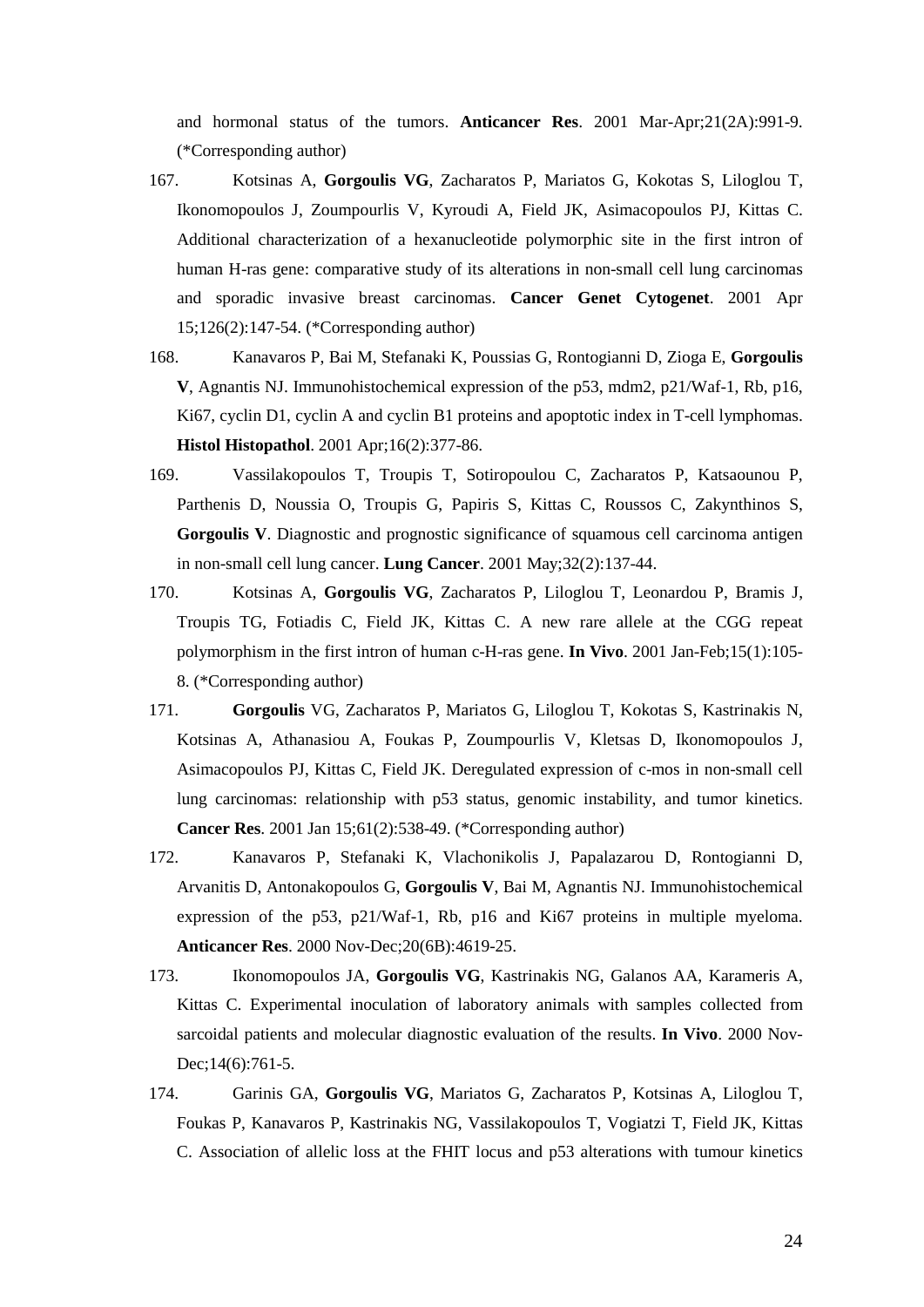and chromosomal instability in non-small cell lung carcinomas (NSCLCs). **J Pathol**. 2001 Jan;193(1):55-65. (\*Corresponding author)

- 175. Mariatos G, **Gorgoulis VG**, Zacharatos P, Kotsinas A, Vogiatzi T, Rassidakis G, Foukas P, Liloglou T, Tiniakos D, Angelou N, Manolis EN, Veslemes M, Field JK, Kittas C. Expression of p16(INK4A) and alterations of the 9p21-23 chromosome region in nonsmall-cell lung carcinomas: relationship with tumor growth parameters and ploidy status. **Int J Cancer**. 2000 Mar 20;89(2):133-41. (\*Corresponding author)
- 176. Fotiadis C, Manolis EN, Troupis TG, **Gorgoulis VG**, Sechas MN. Endoscopic resection of a large granular cell tumor of the esophagus. **J Surg Oncol**. 2000 Dec; 75(4): 277-9.
- 177. Kastrinakis NG, **Gorgoulis VG**, Foukas PG, Dimopoulos MA, Kittas C. Molecular aspects of multiple myeloma. **Ann Oncol**. 2000 Oct;11(10):1217-28. (\*Corresponding author)
- 178. Mariatos G, **Gorgoulis VG**, Kotsinas A, Zacharatos P, Kokotas S, Yannoukakos D, Kittas C. Absence of mutations in the functional domains of the human MDM2 oncogene in non-small cell lung carcinomas. **Mutat Res**. 2000 Nov 30;456(1-2):59-63. (\*Corresponding author)
- 179. **Gorgoulis VG**, Kotsinas A, Zacharatos P, Mariatos G, Liloglou T, Tsoli E, Kokotas S, Fassoulas C, Field JK, Kittas C. Association of allelic imbalance at locus D13S171 (BRCA2) and p53 alterations with tumor kinetics and chromosomal instability (aneuploidy) in nonsmall cell lung carcinoma. **Cancer**. 2000 Nov 1;89(9):1933-45. (\*Corresponding author)
- 180. Athanasiou A, **Gorgoulis VG**, Zacharatos P, Mariatos G, Kotsinas A, Liloglou T, Karameris A, Foukas P, Manolis EN, Field JK, Kittas C. c-mos immunoreactivity is an indicator of good prognosis in lung cancer. **Histopathology**. 2000 Jul;37(1):45-54. (\*Corresponding author)
- 181. **Gorgoulis VG**, Mariatos G, Manolis EN, Zacharatos P, Kotsinas A, Liloglou T, Vogiatzi T, Tsagkaraki A, Kokotas S, Tsoli E, Alchanatis M, Sfikakis PP, Asimacopoulos PJ, Field JK, Kittas C. Allelic imbalance at the 5q14 locus is associated with decreased apoptotic rate in non-small cell lung carcinomas (NSCLCs). Possible synergistic effect with p53 gene alterations on apoptosis. **Lung Cancer**. 2000 Jun;28(3):211-24. (\*Corresponding author)
- 182. Kanavaros P, Stefanaki K, Vlachonikolis J, Eliopoulos G, Kakolyris S, Rontogianni D, **Gorgoulis V**, Georgoulias V. Expression of p53, p21/waf1, bcl-2, bax, Rb and Ki67 proteins in Hodgkin's lymphomas. **Histol Histopathol**. 2000 Apr;15(2):445-53.
- 183. Ikonomopoulos JA, **Gorgoulis VG**, Kastrinakis NG, Zacharatos PV, Kokotas SN, Evangelou K, Kotsinas AG, Tsakris AG, Manolis EN, Kittas CN. Sensitive differential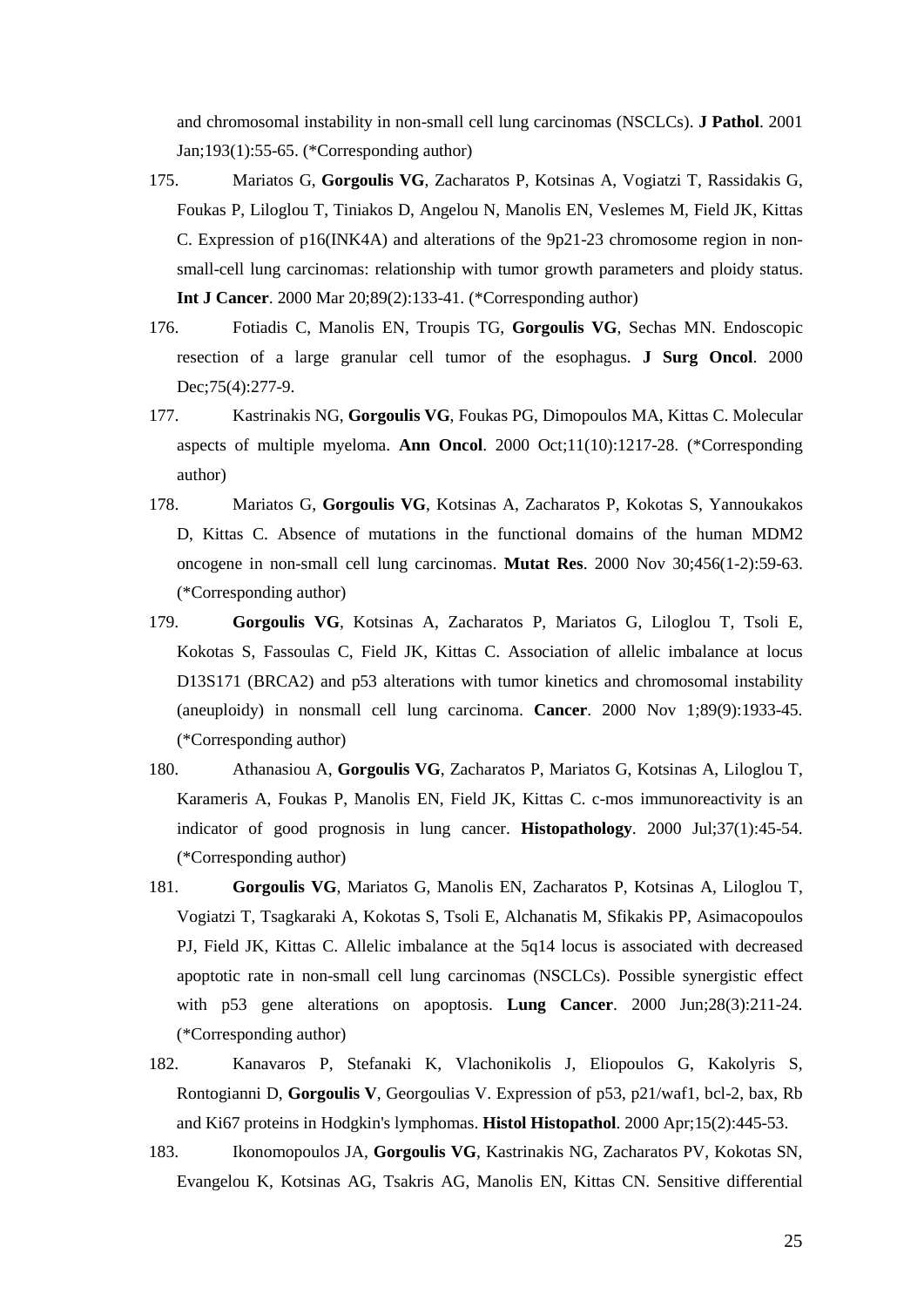detection of genetically related mycobacterial pathogens in archival material. **Am J Clin Pathol**. 2000 Dec; 114(6): 940-50.

- 184. **Gorgoulis VG**, Zacharatos P, Kotsinas A, Mariatos G, Liloglou T, Vogiatzi T, Foukas P, Rassidakis G, Garinis G, Ioannides T, Zoumpourlis V, Bramis J, Michail PO, Asimacopoulos PJ, Field JK, Kittas C. Altered expression of the cell cycle regulatory molecules pRb, p53 and MDM2 exert a synergetic effect on tumor growth and chromosomal instability in non-small cell lung carcinomas (NSCLCs). **Mol Med**. 2000 Mar;6(3):208-37. (\*Corresponding author)
- 185. Bouda M, **Gorgoulis VG**, Kastrinakis NG, Giannoudis A, Tsoli E, Danassi-Afentaki D, Foukas P, Kyroudi A, Laskaris G, Herrington CS, Kittas C. "High risk" HPV types are frequently detected in potentially malignant and malignant oral lesions, but not in normal oral mucosa. **Mod Pathol**. 2000 Jun;13(6):644-53. (\*Corresponding author)
- 186. Garinis G, Patrinos GP, Menounos P, Spanakis N, **Gorgoulis VG**, Theodorou V, Ioannidis T, Karameris A, Valis D. Evaluation of a minipool reverse transcription-PCR screening method for the detection of hepatitis C virus infection in hemodialysis patients. **Clin Chem**. 2000 Apr;46(4):583-4.
- 187. Fotiadis C, Sergiou C, Kirou J, Troupis TG, Tselentis J, Doussaitou P, **Gorgoulis VG**, Sechas MN. Experimental echinococcus infection in the mouse model: pericystic cellular immunity reaction and effects on the lymphoid organs of immunocompetent and thymectomized mice. **In Vivo**. 1999 Nov-Dec;13(6):541-6.
- 188. Mariatos G, **Gorgoulis VG**, Laskaris G, Kittas C. Epithelioid hemangioma (angiolymphoid hyperplasia with eosinophilia) in the oral mucosa. A case report and review of the literature. **Oral Oncol**. 1999 Jul;35(4):435-8. (\*Corresponding author)
- 189. Fotiadis C, Zografos G, Aronis K, Troupis TG, **Gorgoulis VG**, Sechas MN, Skalkeas G. The effect of various types of splenectomy on the development of B-16 melanoma in mice. **Anticancer Res**. 1999 Sep-Oct;19(5B):4235-9.
- 190. Guenova M, Rassidakis GZ, **Gorgoulis VG**, Angelopoulou MK, Siakantaris MR, Kanavaros P, Pangalis GA, Kittas C. p16INK4A is regularly expressed in Hodgkin's disease: comparison with retinoblastoma, p53 and MDM2 protein status, and the presence of Epstein-Barr virus. **Mod Pathol**. 1999 Nov;12(11):1062-71. (\*Corresponding author)
- 191. Ikonomopoulos JA, **Gorgoulis VG**, Zacharatos PV, Manolis EN, Kanavaros P, Rassidakis A, Kittas C. Multiplex polymerase chain reaction for the detection of mycobacterial DNA in cases of tuberculosis and sarcoidosis. **Mod Pathol**. 1999 Sep;12(9):854-62. (\*Corresponding author)
- 192. **Gorgoulis VG**, Tiniakos DG, Mariatos G, Manolis EN, Mitropoulos D, Kittas C. Recent advances in early prostatic cancer. **Anticancer Res**. 1999 May-Jun;19(3B):2327- 48. (\*Corresponding author)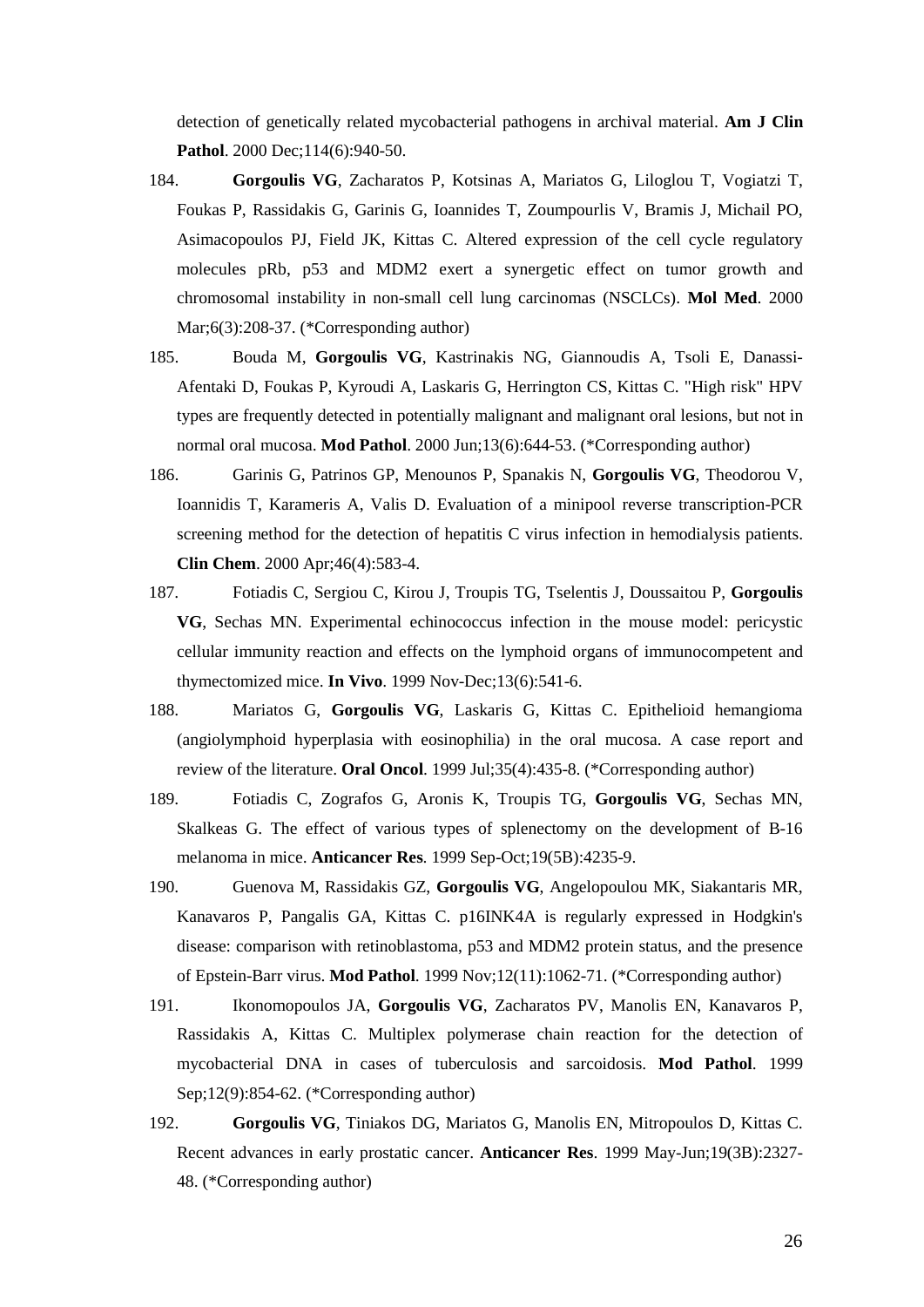- 193. Spanakis NE, **Gorgoulis V**, Mariatos G, Zacharatos P, Kotsinas A, Garinis G, Trigidou R, Karameris A, Tsimara-Papastamatiou H, Kouloukousa M, Manolis EN, Kittas C. Aberrant p16 expression is correlated with hemizygous deletions at the 9p21-22 chromosome region in non-small cell lung carcinomas. **Anticancer Res**. 1999 May-Jun;19(3A):1893-9. (\*Corresponding author)
- 194. Kanavaros P, Stefanaki K, Valassiadou K, Vlachonikolis J, Mavromanolakis M, Vlychou M, Kakolyris S, **Gorgoulis V**, Tzardi M, Georgoulias V. Expression of p53, p21/waf, bcl-2, bax, Rb and Ki67 proteins in colorectal adenocarcinomas. **Med Oncol**. 1999 Apr;16(1):23-30.
- 195. Kanavaros P, Vlychou M, Stefanaki K, Rontogianni D, Gaulard P, Pantelidaki E, Zois M, Darivianaki K, Georgoulias V, Boulland ML, **Gorgoulis V**, Kittas C. Cytotoxic protein expression in non-Hodgkin's lymphomas and Hodgkin's disease. **Anticancer Res**. 1999 Mar-Apr;19(2A):1209-16.
- 196. Garinis G, Spanakis N, Theodorou V, **Gorgoulis V**, Manolis E, Karameris A, Valis D. Comparison of the enzyme-linked immunosorbant assay III, recombinant immunoblot third generation assay, and polymerase chain reaction method in the detection of hepatitis C virus infection in haemodialysis patients. **J Clin Lab Anal**. 1999;13(3):122- 5.
- 197. Zacharatos PV, **Gorgoulis VG**, Kotsinas A, Manolis EN, Liloglou T, Rassidakis AN, Kanavaros P, Field JD, Halazonetis T, Kittas C. Modulation of wild-type p53 activity by mutant p53 R273H depends on the p53 responsive element (p53RE). A comparative study between the p53REs of the MDM2, WAFI/Cip1 and Bax genes in the lung cancer environment. **Anticancer Res**. 1999 Jan-Feb;19(1A):579-87. (\*Corresponding author)
- 198. **Gorgoulis VG**, Zacharatos P, Kotsinas A, Kyroudi A, Rassidakis AN, Ikonomopoulos JA, Barbatis C, Herrington CS, Kittas C. Human papilloma virus (HPV) is possibly involved in laryngeal but not in lung carcinogenesis. **Hum Pathol**. 1999 Mar;30(3):274-83. (\*Corresponding author)
- 199. **Gorgoulis VG**, Koutroumbi EN, Kotsinas A, Zacharatos P, Markopoulos C, Giannikos L, Kyriakou V, Voulgaris Z, Gogas I, Kittas C. Alterations of p16-pRb pathway and chromosome locus 9p21-22 in sporadic invasive breast carcinomas. **Mol Med**. 1998 Dec;4(12):807-22. (\*Corresponding author)
- 200. Kotsinas A, **Gorgoulis V**, Zacharatos P, Zioris H, Triposkiadis F, Donta I, Kyriakidis M, Karayannacos P, Kittas C. Antioxidant agent nimesulid and beta-blocker metoprolol do not exert protective effects against rat mitochondrial DNA alterations in adriamycin-induced cardiotoxicity. **Biochem Biophys Res Commun**. 1999 Jan 27;254(3):651-6. (\*Corresponding author)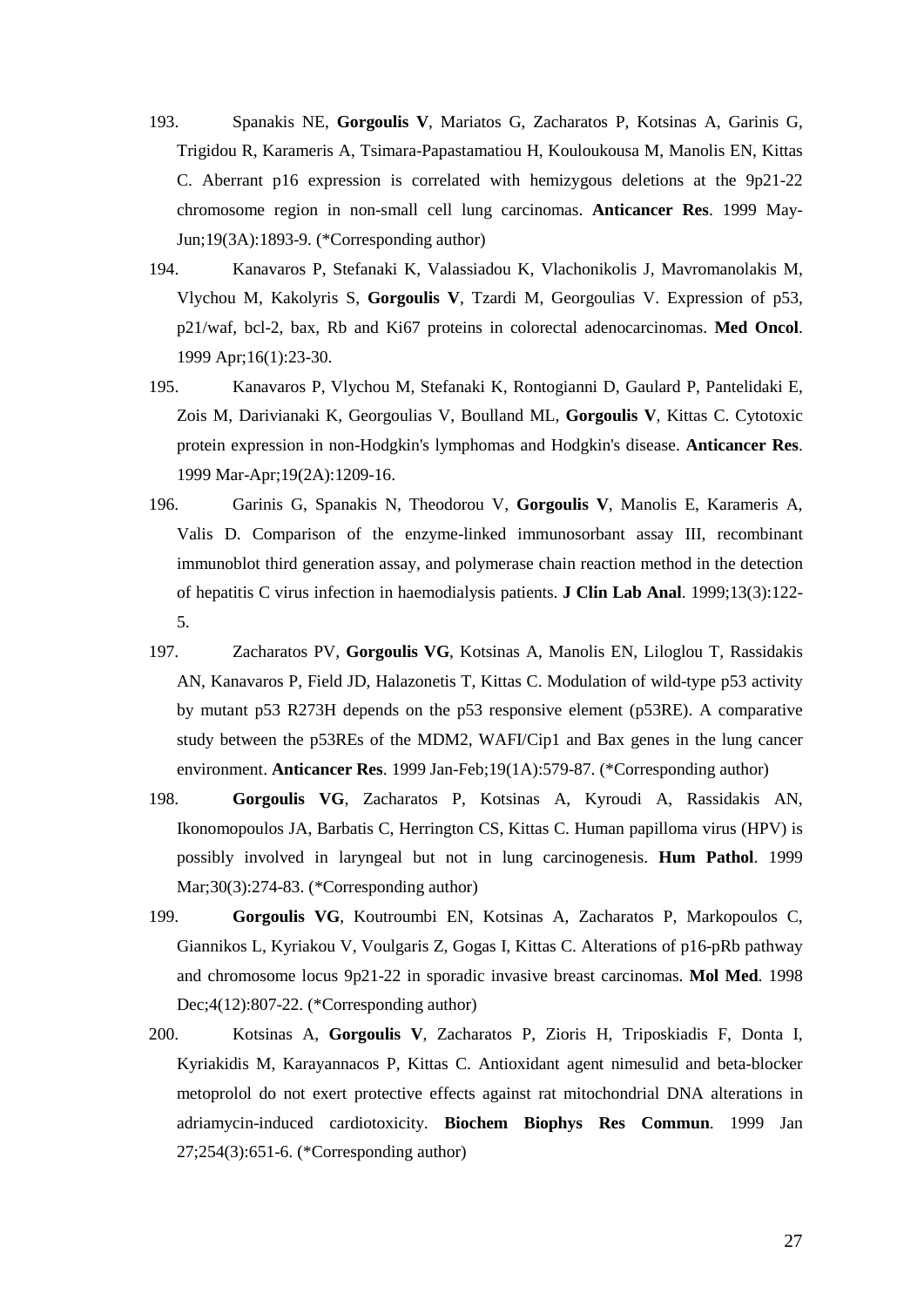- 201. **Gorgoulis VG**, Zacharatos P, Kotsinas A, Liloglou T, Kyroudi A, Veslemes M, Rassidakis A, Halazonetis TD, Field JK, Kittas C. Alterations of the p16-pRb pathway and the chromosome locus 9p21-22 in non-small-cell lung carcinomas: relationship with p53 and MDM2 protein expression. **Am J Pathol**. 1998 Dec;153(6):1749-65. (\*Corresponding author)
- 202. Ikonomopoulos JA, **Gorgoulis VG**, Zacharatos PV, Kotsinas A, Tsoli E, Karameris A, Panagou P, Kittas C. Multiplex PCR assay for the detection of mycobacterial DNA sequences directly from sputum. **In Vivo**. 1998 Sep-Oct;12(5):547-52.
- 203. **Gorgoulis** VG, Zacharatos PV, Manolis E, Ikonomopoulos JA, Damalas A, Lamprinopoulos C, Rassidakis GZ, Zoumpourlis V, Kotsinas A, Rassidakis AN, Halazonetis TD, Kittas C. Effects of p53 mutants derived from lung carcinomas on the p53-responsive element (p53RE) of the MDM2 gene. **Br J Cancer** 1998;77(3):374-84. (\*Corresponding author)
- 204. **Gorgoulis VG**, Zoumpourlis V, Rassidakis GZ, Karameris A, Rassidakis AN, Spandidos DA, Kittas C. A molecular and immunohistochemical study of the MDM2 protein isoforms and p53 gene product in bronchogenic carcinoma. **J Pathol**. 1996 Oct;180(2):129-37. (\*Corresponding author)
- 205. **Gorgoulis** VG, Rassidakis GZ, Karameris AM, Papastamatiou H, Trigidou R, Veslemes M, Rassidakis AN, Kittas C. Immunohistochemical and molecular evaluation of the mdm-2 gene product in bronchogenic carcinoma. **Mod Pathol**. 1996 May;9(5):544-54.
- 206. Giatromanolaki A, **Gorgoulis V**, Chetty R, Koukourakis MI, Whitehouse R, Kittas C, Veslemes M, Gatter KC, Iordanoglou I. C-erbB-2 oncoprotein expression in operable non-small cell lung cancer. **Anticancer Res**. 1996 Mar-Apr;16(2):987-93. (\*Corresponding author)
- 207. **Gorgoulis V**, Sfikakis PP, Karameris A, Papastamatiou H, Trigidou R, Veslemes M, Spandidos DA, Sfikakis P, Jordanoglou J. Molecular and immunohistochemical study of class I growth factor receptors in squamous cell lung carcinomas. **Pathol Res Pract**. 1995 Oct;191(10):973-81. (\*Corresponding author)
- 208. **Gorgoulis** VG, Barbatis C, Poulias I, Karameris AM. Molecular and immunohistochemical evaluation of epidermal growth factor receptor and c-erb-B-2 gene product in transitional cell carcinomas of the urinary bladder: a study in Greek patients. **Mod Pathol**. 1995 Sep;8(7):758-64. (\*Corresponding author)
- 209. Karameris AM, Worthy E, **Gorgoulis** VG, Quezado M, Anastassiades OT. p53 gene alterations in special types of breast carcinoma: a molecular and immunohistochemical study in archival material. **J Pathol**. 1995 Aug;176(4):361-72.
- 210. Giannoudis A, Ergazaki M, Segas J, Giotakis J, Adamopoulos G, **Gorgoulis V**, Spandidos DA. Detection of Epstein-Barr virus and human papillomavirus in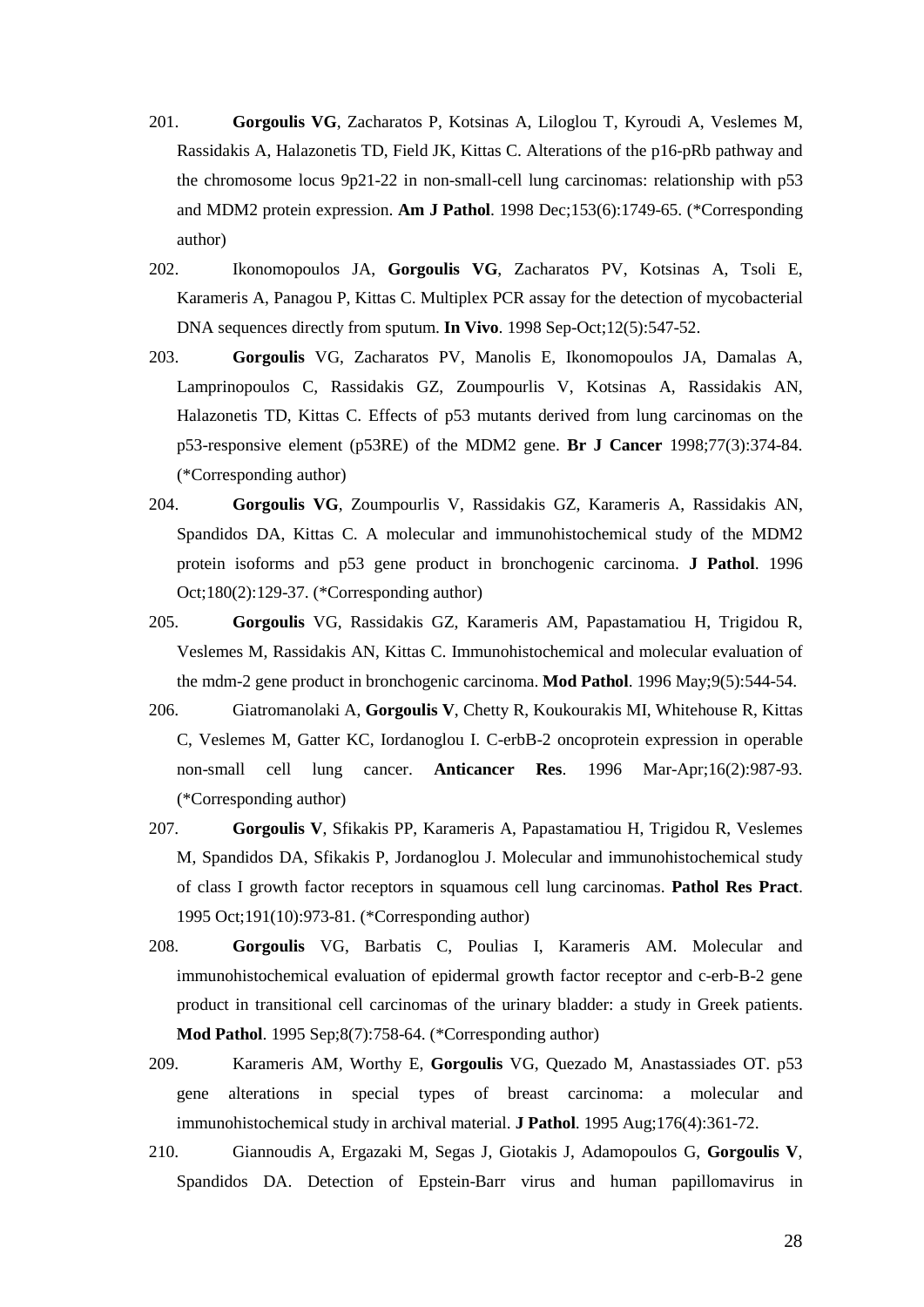nasopharyngeal carcinoma by the polymerase chain reaction technique. **Cancer Lett**. 1995 Mar 2;89(2):177-81.

- 211. **Gorgoulis V**, Zoumpourlis V, Rassidakis G, Karameris A, Barbatis C, Spandidos DA, Kittas C. Molecular analysis of p53 gene in laryngeal premalignant and malignant lesions. p53 protein immunohistochemical expression is positively related to proliferating cell nuclear antigen labelling index. **Virchows Arch**. 1995;426(4):339-44. (\*Corresponding author)
- 212. Spandidos D, Zoumpourlis V, **Gorgoulis V**, Gourtsoyiannis N. P53 expression in human small-intestinal tumors. **Oncol Rep**. 1994 Sep;1(5):885-7.
- 213. **Gorgoulis V**, Tsatsanis C, Ozanne B, Spandidos D. Detection of epidermal growth-factor receptor and C-erbb-2 gene amplification in transitional-cell bladdercarcinoma using the differential PCR technique. **Int J Oncol**. 1994 Jun;4(6):1191-7.
- 214. **Gorgoulis V**, Rassidakis G, Karameris A, Giatromanolaki A, Barbatis C, Kittas C. Expression of p53 protein in laryngeal squamous cell carcinoma and dysplasia: possible correlation with human papillomavirus infection and clinicopathological findings. **Virchows Arch**. 1994;425(5):481-9. (\*Corresponding author)
- 215. **Gorgoulis V**, Giatromanolaki A, Iliopoulos A, Kanavaros P, Aninos D, Ioakeimidis D, Kontomerkos T, Karameris A. EGF and EGF-r immunoexpression in Sjögren's syndrome secondary to rheumatoid arthritis. Correlation with EBV expression? **Clin Exp Rheumatol**. 1993 Nov-Dec;11(6):623-7.
- 216. Mikou P, Kanavaros P, Aninos D, Tzardi M, Karameris A, **Gorgoulis B**, Papadopoulos N, Lavergne A, Galian A. Nucleolar organizer regions (NORs) staining and proliferating cell nuclear antigen (PCNA) immunostaining in mucosa-associated lymphoid tissue (MALT) gastric lymphomas. **Pathol Res Pract**. 1993 Nov;189(9):1004-9.
- 217. Karameris A, Kanavaros P, Aninos D, **Gorgoulis V**, Mikou G, Rokas T, Niotis M, Kalogeropoulos N. Expression of epidermal growth factor (EGF) and epidermal growth factor receptor (EGFR) in gastric and colorectal carcinomas. An immunohistological study of 63 cases. **Pathol Res Pract**. 1993 Mar;189(2):133-7.
- 218. **Gorgoulis V**, Giatromanolaki A, Karameris A, Tsatsanis C, Aninos D, Ozanne B, Veslemes M, Jordanoglou J, Trigidou R, Papastamatiou H, et al. Epidermal growth factor receptor expression in squamous cell lung carcinomas: an immunohistochemical and gene analysis in formalin-fixed, paraffin-embedded material. **Virchows Arch A Pathol Anat Histopathol**. 1993;423(4):295-302.
- 219. **Gorgoulis V**, Aninos D, Mikou P, Kanavaros P, Karameris A, Joardanoglou J, Rasidakis A, Veslemes M, Ozanne B, Spandidos DA. Expression of EGF, TGF-alpha and EGFR in squamous cell lung carcinomas. **Anticancer Res**. 1992 Jul-Aug;12(4):1183-7.